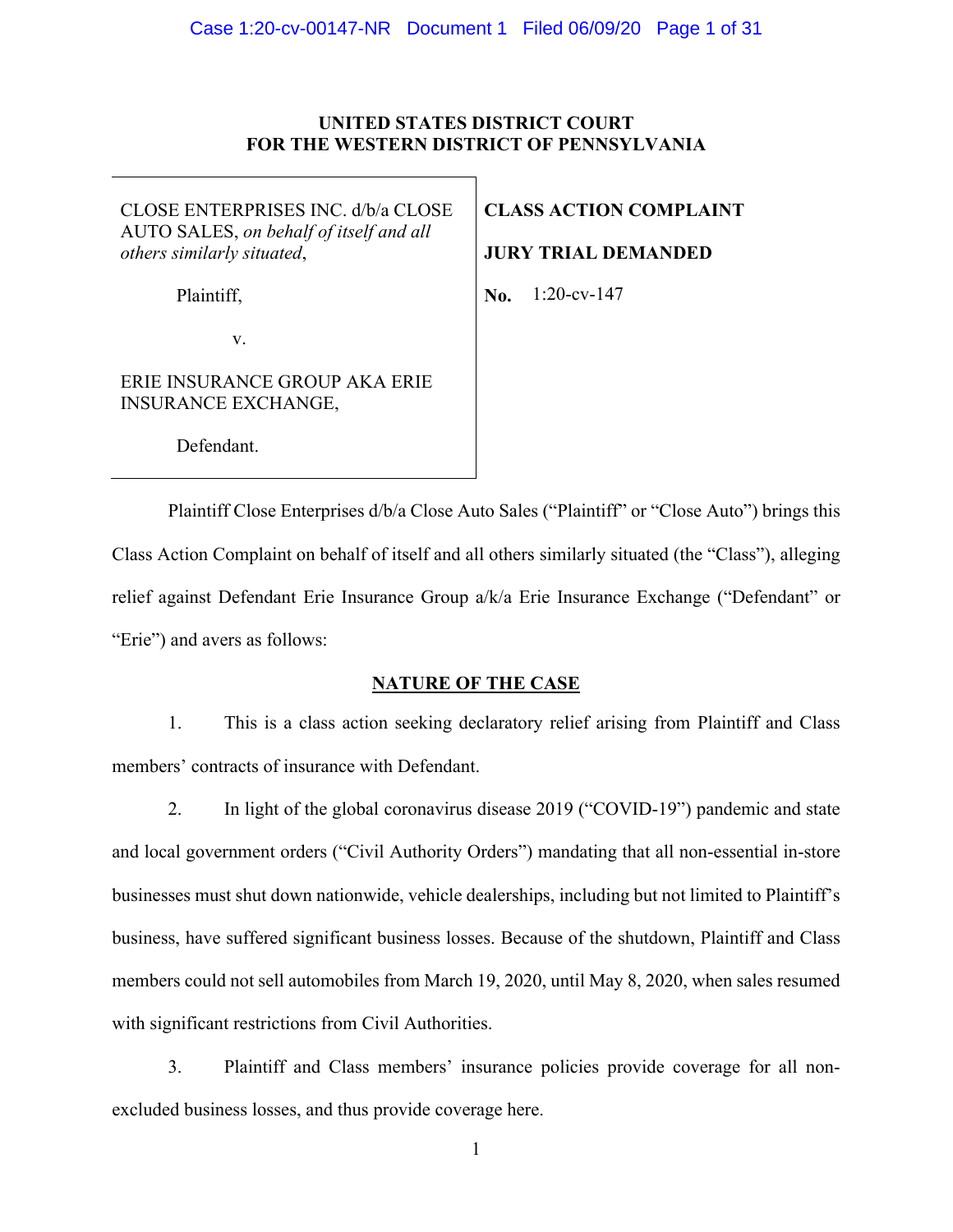#### Case 1:20-cv-00147-NR Document 1 Filed 06/09/20 Page 2 of 31

4. As a result, Plaintiff and Class members are entitled to declaratory relief that their businesses are covered for all business losses that have been incurred in an amount greater than \$5,000,000.

#### **JURISDICTION**

5. This Court has subject-matter jurisdiction pursuant to the Class Action Fairness Act, 28 U.S.C. § 1332(d) because: (1) the matter in controversy exceeds the sum or value of \$5,000,000, exclusive of interest and costs; (2) the action is a class action; (3) there are members of the Class who are diverse from Defendant; and (4) there are more than 100 Class members.

6. This Court has personal jurisdiction over Defendant Erie. At all relevant times Defendant has engaged in substantial business activities in the Commonwealth of Pennsylvania. At all relevant times Defendant transacted, solicited, and conducted business in Pennsylvania through its employees, agents, and/or sales representatives, and derived substantial revenue from such business in Pennsylvania. Defendant purposefully availed itself of personal jurisdiction in Pennsylvania because Defendant contracted to provide insurance to Plaintiff and Class members in Pennsylvania which is the subject of this case. Defendant's principal place of business and headquarters are located in Pennsylvania.

7. Venue is proper in this district pursuant to 28 U.S.C. § 139128 U.S.C. § 1391(b)(1) and (2) because Plaintiff and Defendant are Pennsylvania corporations and because a substantial part of the events or omissions giving rise to the claim occurred in this District.

#### **PARTIES**

8. Plaintiff Close Auto is a Pennsylvania corporation with its principal place of business in Pennsylvania. At all relevant times, Plaintiff Close Auto has been authorized to do business in the Commonwealth of Pennsylvania. Close Auto owns, operates, manages, and/or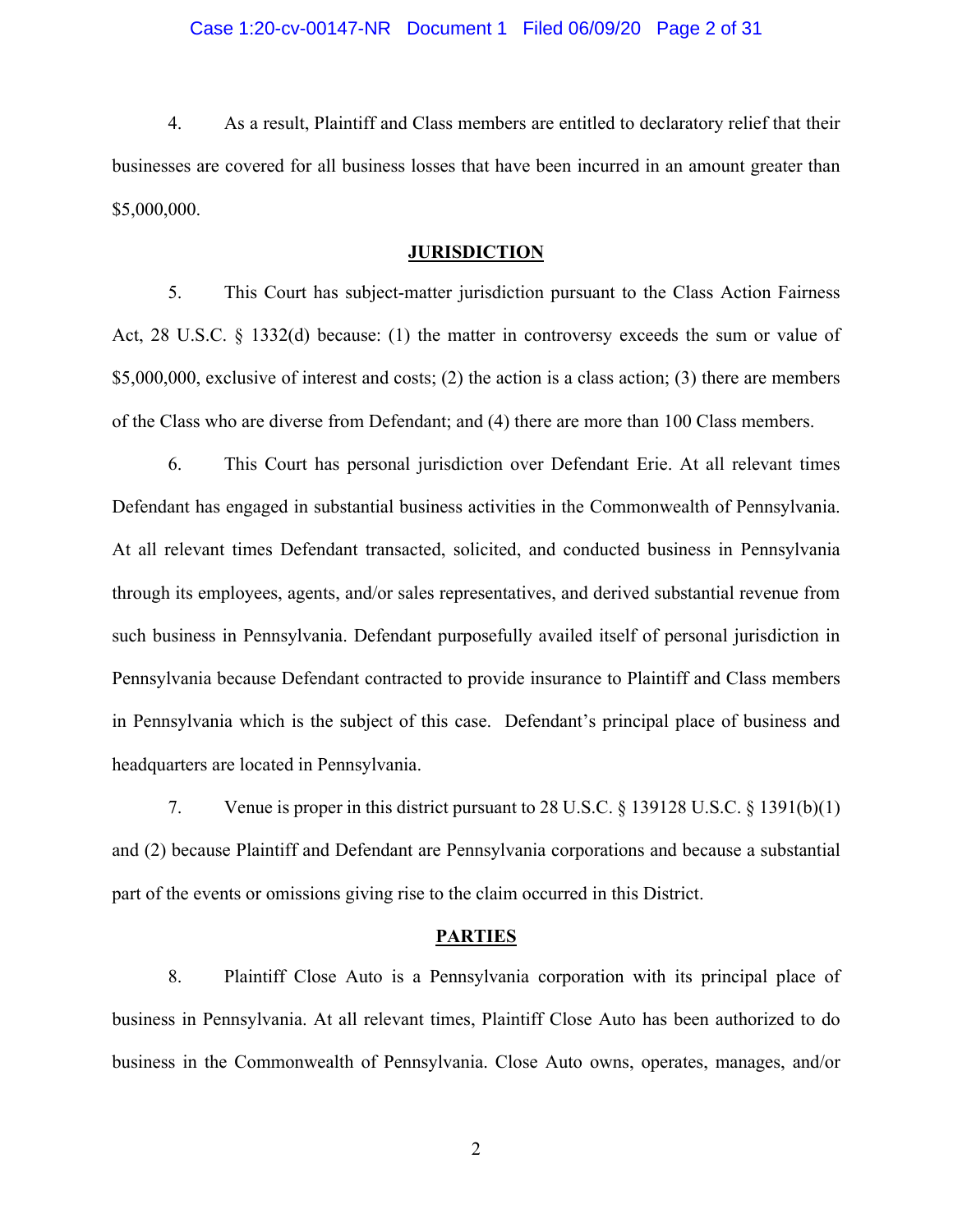#### Case 1:20-cv-00147-NR Document 1 Filed 06/09/20 Page 3 of 31

controls an automobile dealership located at 330 N Broad St, Grove City, PA 16127 ("Insured Property").

9. Defendant Erie, an insurance carrier headquartered at 100 Erie Insurance Plaza, Erie, PA 16530, provides business interruption insurance to Plaintiff and Class members. Erie is a citizen of Pennsylvania.

10. At all relevant times, Defendant issued an insurance policy to Plaintiff Close Auto (policy number is Q47 2051006) that included coverage for business interruption losses, incurred by Plaintiff from March 19, 2020 until May 8, 2020. *See* "Policy", attached hereto as Exhibit 1.

11. The policy, currently in full effect, includes coverage for, among other things, business personal property, business income, and extended special business income.

12. Plaintiff submitted a claim for a date of loss and was denied. Erie asserts its insurance policies do not provide coverage for business interruption closures unless there is physical damage to the property. Erie also asserts that closure for Civil Authority requires physical damages to the property. Finally, Erie asserts all losses are excluded when as a result of a virus. *See* Denial Letter, attached hereto as Exhibit 2.

#### **FACTUAL BACKGROUND**

#### **I. Insurance Coverage**

13. Plaintiff and Class members faithfully paid policy premiums to Defendant, specifically to provide, among other things, additional coverages in the event of business interruption or closures by order of Civil Authority and for business loss for property damage.

14. The terms of the Policy explicitly provide the insured with insurance coverage for actual loss of business income sustained, along with any actual, necessary and reasonable extra expenses incurred, when access to the Insured's property is specifically prohibited by Civil Authority Orders. This additional coverage is identified as coverage under "Civil Authority."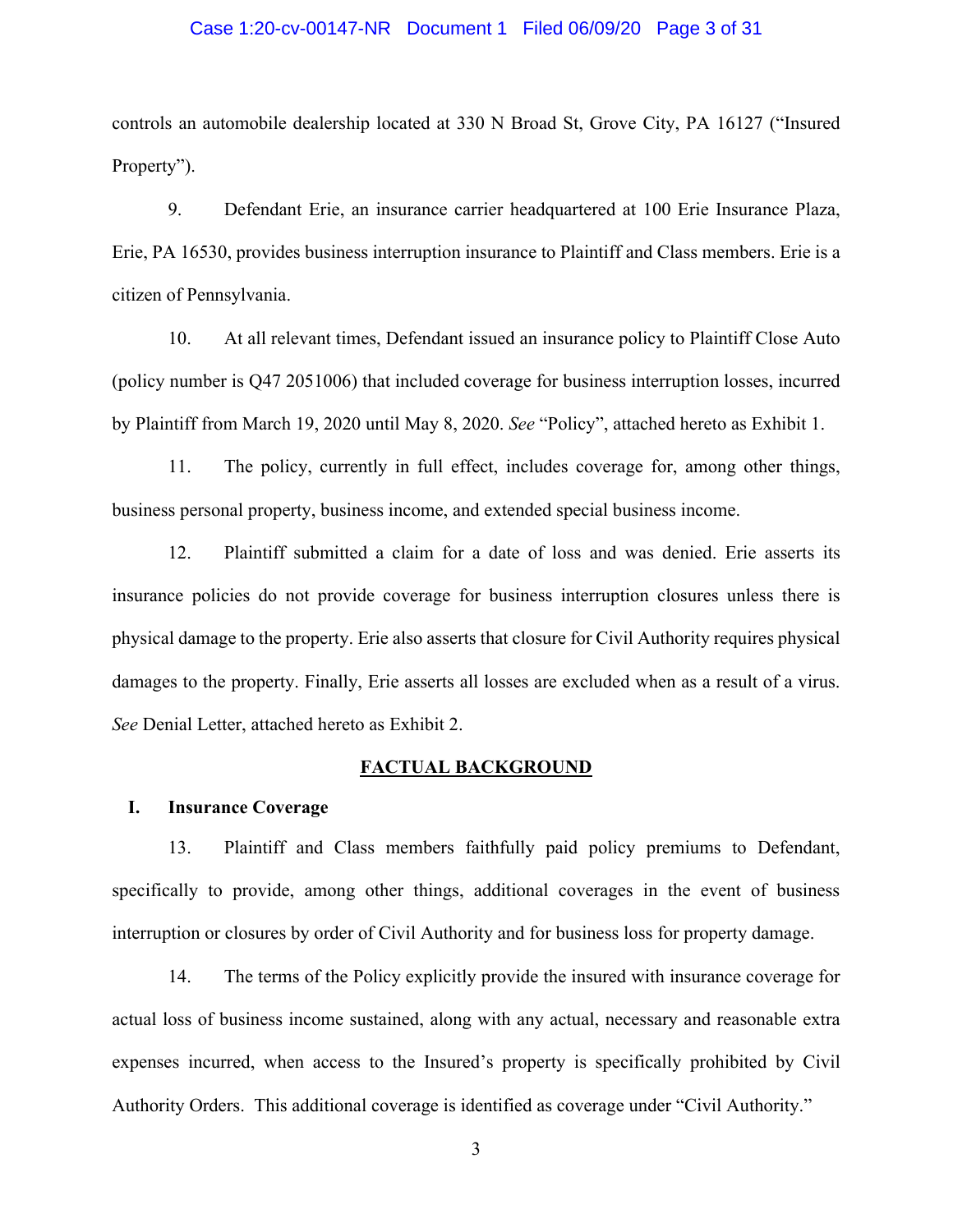#### Case 1:20-cv-00147-NR Document 1 Filed 06/09/20 Page 4 of 31

15. The Policy is an all-risk policy, insofar as it provides that covered causes of loss under the policy provides coverage for all covered losses, including but not limited to direct physical loss and/or direct physical damage, unless a loss is specifically excluded or limited in the Policy.

16. The Policy also provides coverage for damages resulting from business interruption when there is property damage.

17. The Policy's virus or bacteria exclusion does not apply to the closure of Plaintiff's businesses as a result of an order issued by a Civil Authority due to the COVID-19 pandemic. The virus or bacteria inclusion was also not properly included in the policy.

18. Nonetheless, based on information and belief, Defendant has accepted policy premiums paid by Plaintiff and the Class with no intention of providing coverage for business income losses resulting from orders of a Civil Authority that the insured businesses be shutdown, or any related property damage.

19. Defendant asserts any loss resulting from property damage or from Civil Authority Orders to cease normal business operations are excluded under the terms of the Policy's Virus or Bacteria Exclusion. Defendant is wrong. The COVID-19 pandemic has caused Plaintiff and the proposed Class property damage and physical loss. Moreover, the Civil Authority Orders have also caused Plaintiff and the proposed Class to suffer compensable property damage and business losses. Further, the Policy's Virus or Bacteria Exclusion clause does not apply to the COVID-19 pandemic.

#### **II. The COVID-19 Pandemic**

20. The scientific community, and those personally affected by the virus, recognize COVID-19 as a cause of real physical loss and damage. It is clear that contamination of the Insured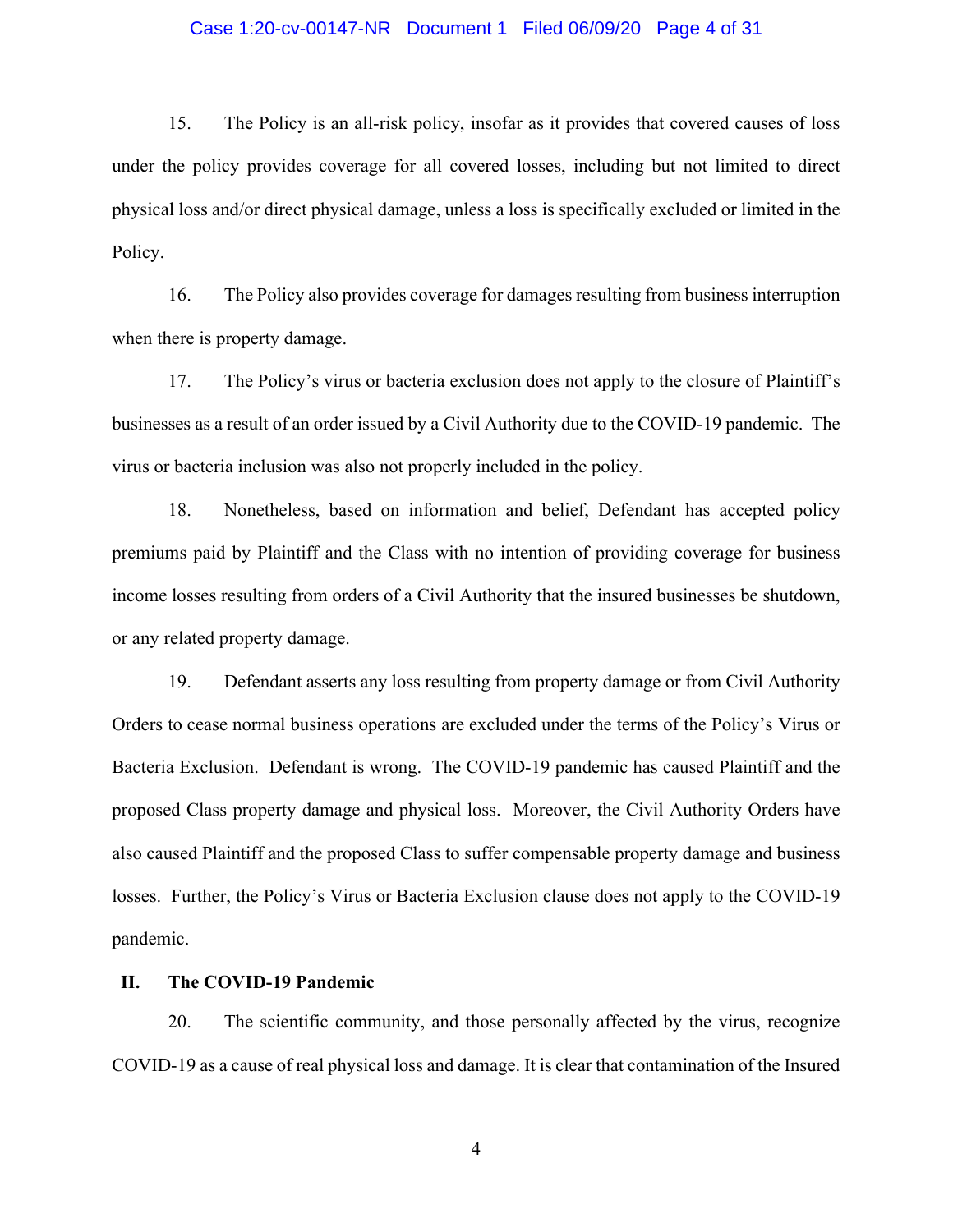#### Case 1:20-cv-00147-NR Document 1 Filed 06/09/20 Page 5 of 31

Property would be a direct physical loss requiring remediation to clean the surfaces of the dental practice.

21. On information and belief, the virus that causes COVID-19 remains stable and transmittable: in airborne aerosols for up to three hours; on copper for up to four hours; on cardboard for up to 24 hours; and on plastic and stainless steel for up to two to three days. *See* <https://www.nih.gov/news-events/news-releases/new-coronavirus-stable-hours-surfaces> (last visited April 9, 2020).

22. The CDC has issued a guidance recommending that gatherings of more than 10 people must not occur. People in congregate environments, which are places where people live, eat, and sleep in close proximity, face increased danger of contracting COVID-19.

23. The global Coronavirus pandemic<sup>1</sup> is exacerbated by the fact that the deadly virus physically infects and stays on surfaces of objects or materials, "fomites," for up to twenty-eight (28) days.

24. China, Italy, France, and Spain have implemented procedures requiring the cleaning and disinfection of public areas prior to allowing them to re-open publicly due to COVID-19 contamination.

#### **III. Civil Authority**

#### **A. Pennsylvania**

25. On March 6, 2020, Pennsylvania Governor Tom Wolf issued a Proclamation of Disaster Emergency, the first formal recognition of an emergency situation in the Commonwealth as a result of COVID-19. See Exhibit 2.

<sup>1</sup> On March 11, 2020 the World Health Organization ("WHO") made the assessment that COVID-19 shall be characterized as a pandemic. *See* [https://www.who.int/dg/speeches/detail/who-director-general-s-opening-remarks](https://www.who.int/dg/speeches/detail/who-director-general-s-opening-remarks-at-the-media-briefing-on-covid-19---11-march-2020)[at-the-media-briefing-on-covid-19---11-march-2020.](https://www.who.int/dg/speeches/detail/who-director-general-s-opening-remarks-at-the-media-briefing-on-covid-19---11-march-2020)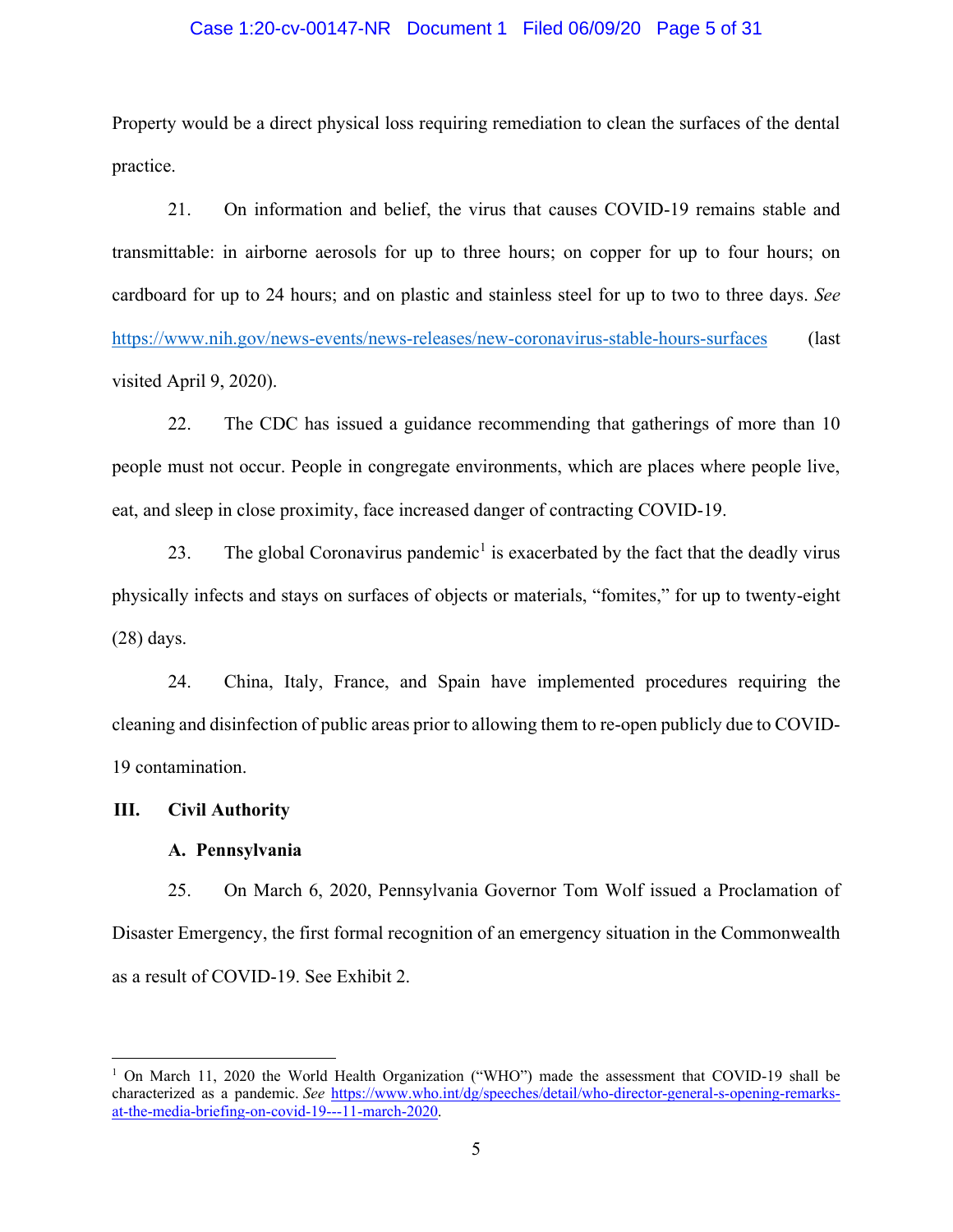#### Case 1:20-cv-00147-NR Document 1 Filed 06/09/20 Page 6 of 31

26. On March 19, 2020, Governor Wolf issued an Order requiring all non-lifesustaining businesses in Commonwealth to cease operations and close all physical locations. Businesses that were permitted to remain open were required to follow "social distancing practices and other mitigation measures defined by the Centers for Disease Control." *See* Exhibit 3; https://www.scribd.com/document/452416027/20200319-TWW-COVID-19-Business-Closure-Order (last visited April 7, 2019).

27. On April 1, 2020, Governor Wolf extended the March 23, 2020 Stay-at-Home Order to the entire Commonwealth of Pennsylvania. *See* Exhibit 5 Mercer County's stay at home order was lifted on May 8, 2020.

28. The Pennsylvania Supreme Court recently clarified the Governor's Orders and supported Plaintiff's position that physical loss and damage exists, resulting in coverage here. *See Friends of DeVito, et. al v. Wolf*, No. 68 MM 2020 (Pa. April 13, 2020).

29. Moreover, the United States District Court - Middle District of Pennsylvania also rejected a group of small business owners' Motion for a Temporary Restraining Order, premised on due process and the First amendment, on May 21, 2020. The Court stated, "This pandemic has presented impossible choices to government officials and private citizens alike, and we are not unmoved by the hardships Petitioners currently face. [However,] Petitioners have failed to prove that the Governor violated constitutional strictures in their issuance." *See Benner v. Wolf*, 20-cv-775 (W.D.Pa. May 21, 2020), attached hereto at Exhibit 6.

#### **B. Other States**

30. The shut-down Civil Authority Orders issued by Pennsylvania authorities covering Pennsylvania non-essential businesses are similar to Civil Authority Orders that have been issued nationwide by state and local civil authorities. *See* [https://www.wsj.com/articles/a-state-by-state](https://www.wsj.com/articles/a-state-by-state-guide-to-coronavirus-lockdowns-11584749351)[guide-to-coronavirus-lockdowns-11584749351.](https://www.wsj.com/articles/a-state-by-state-guide-to-coronavirus-lockdowns-11584749351)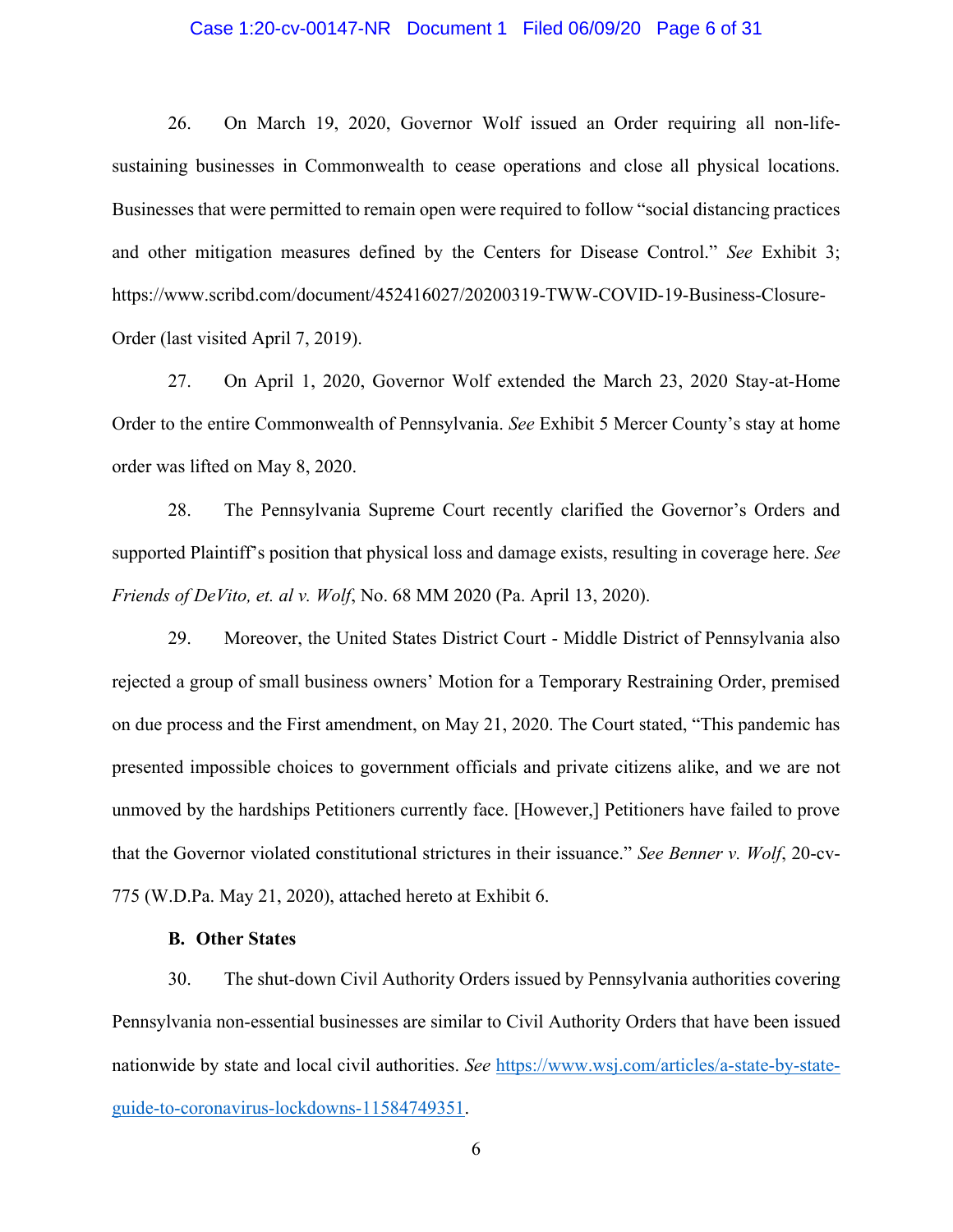# *1. Alabama*

- **Travel outside home:** Only for essential needs/work.
- **Gatherings:** 10-person limit.
- **Businesses:** Nonessential businesses are closed to the public, including entertainment venues, fitness centers, salons, nail parlors and certain retailers.
- **Quarantines:** No statewide directive.
- **Bars/restaurants:** Dine-out only.
- **Beaches/parks:** Beaches closed.
- *2. Alaska*
	- **Travel outside home:** Only for essential needs/work.
	- **Gatherings:** 10-person limit.
	- **Businesses:** Nonessential businesses are limited to minimum operations or remote work.
	- **Quarantines:** Travelers from out of state must self-quarantine for 14 days.
	- **Bars/restaurants:** Dine-out only.
	- **Beaches/parks:** Unless locally restricted, open with social distancing.
- *3. Arizona*
	- **Travel outside home:** Only for essential needs/work.
	- **Gatherings:** All mass gatherings of 10 or more people must be canceled or postponed.
	- **Businesses:** Nonessential businesses are limited to minimum operations or remote work.
	- **Quarantines:** No statewide directive.
	- **Bars/restaurants:** Dine-out only.
	- **Beaches/parks:** Unless locally restricted, open with social distancing.
- *4. Arkansas*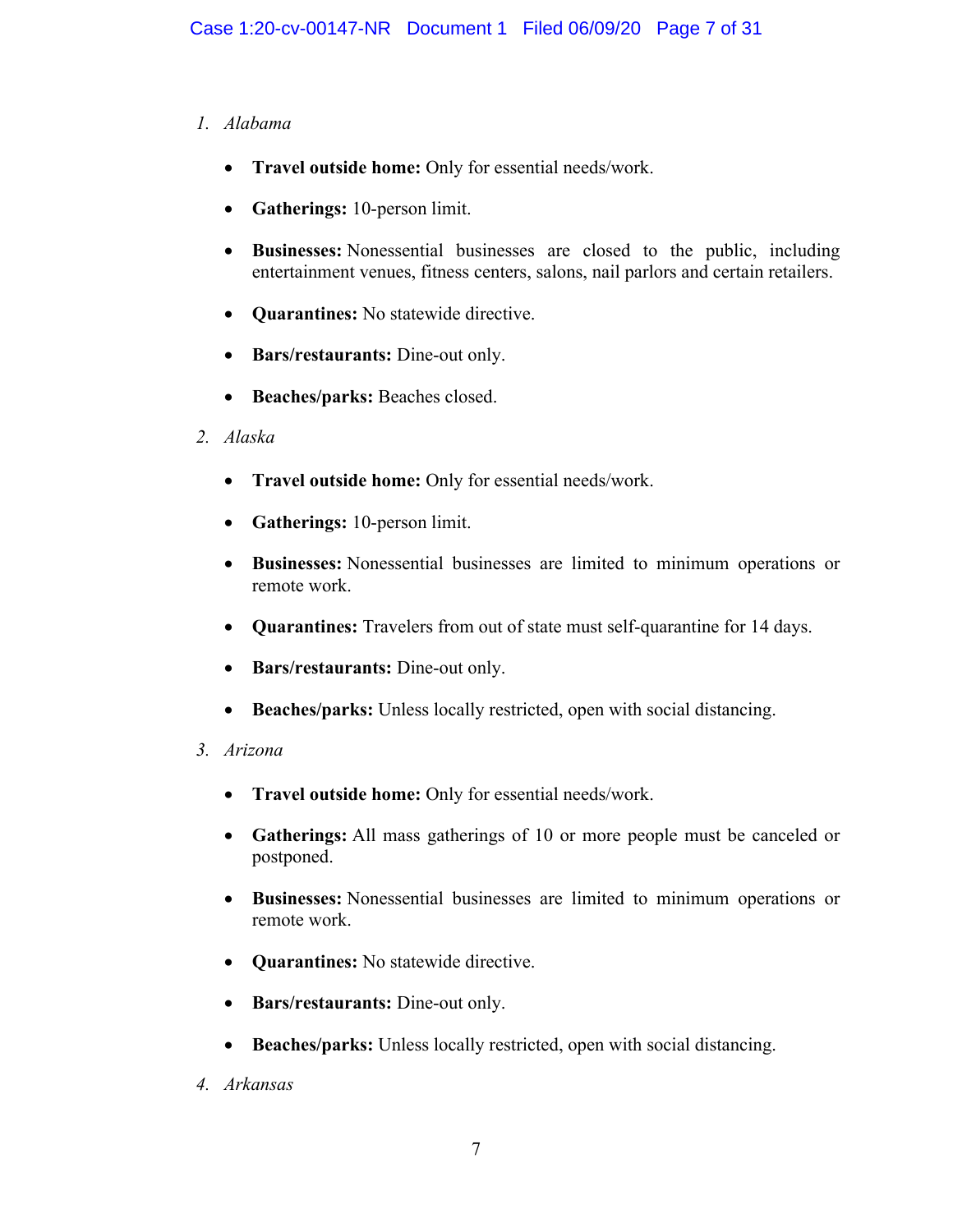- **Travel outside home:** The governor has not issued a stay-at-home order.
- **Gatherings:** 10-person limit; does not apply to unenclosed outdoor spaces or places of worship.
- **Businesses:** Gym and entertainment venues are closed. Hotels, motels and vacation rentals are restricted to authorized guests.
- **Quarantines:** No statewide directive.
- **Bars/restaurants:** Dine-out only.
- **Beaches/parks:** State parks remain operational during the daytime.
- *5. California*
	- **Travel outside home:** Only for essential needs/work.
	- **Gatherings:** Gatherings in a single room or place are prohibited. Visitation to hospitals, nursing homes and other residential care facilities is restricted.
	- **Businesses:** Nonessential businesses are closed.
	- **Quarantines:** No statewide directive.
	- **Bars/restaurants:** Dine-out only.
	- **Beaches/parks:** Some parks are fully closed. Local jurisdictions have closed some beaches.
- *6. Colorado*
	- **Travel outside home:** Only for essential needs/work.
	- **Gatherings:** Public and private gatherings of any number are prohibited with limited exceptions.
	- **Businesses:** Nonessential businesses are limited to minimum operations or remote work.
	- **Quarantines:** No statewide directive.
	- **Bars/restaurants:** Dine-out only.
	- **Beaches/parks:** State parks remain open, but playgrounds, picnic areas and campgrounds are closed.
- *7. Connecticut*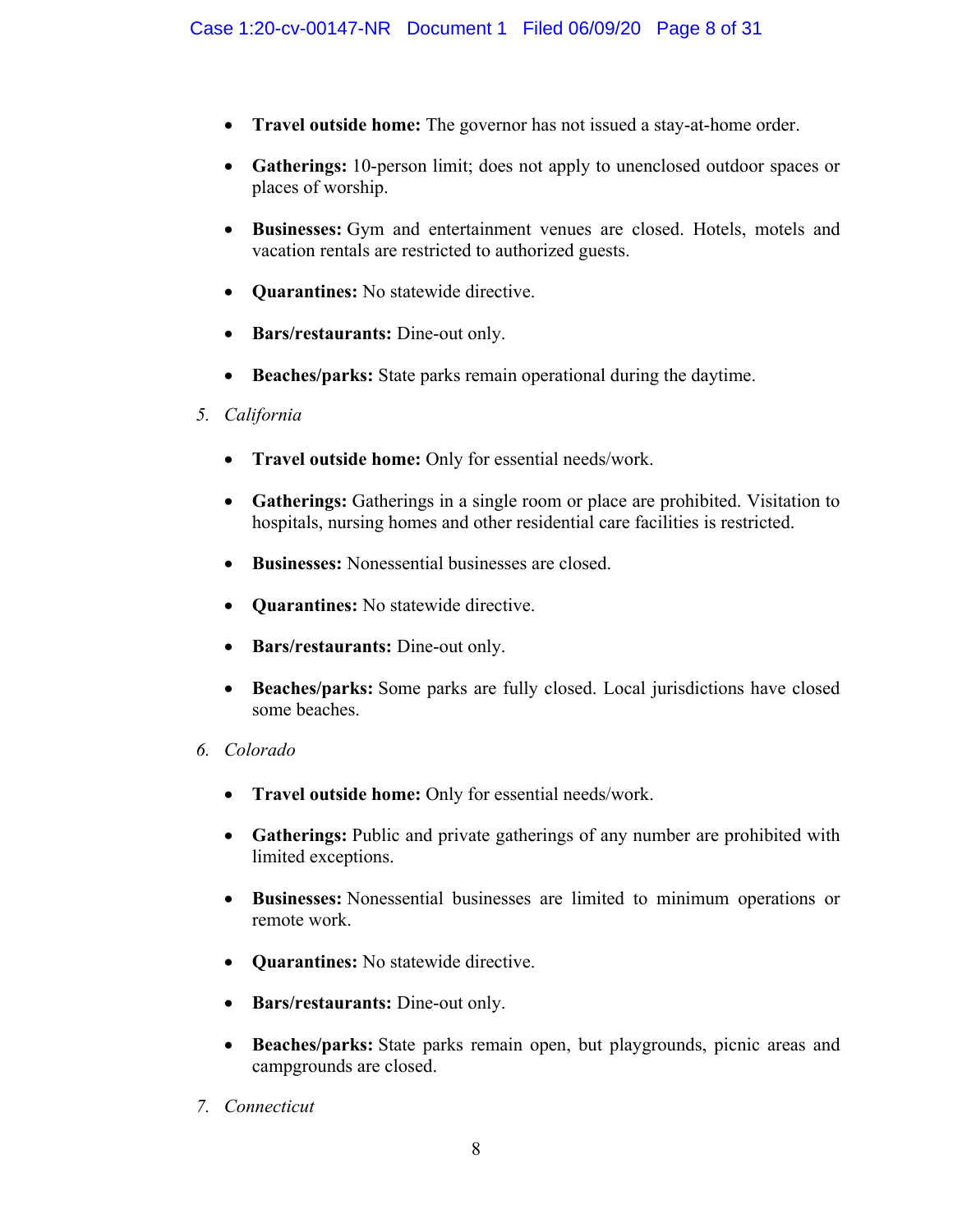- **Travel outside home:** Only for essential needs/work.
- **Gatherings:** Five-person limit for social and recreational gatherings; 50-person limit for religious services.
- **Businesses:** Nonessential businesses must suspend all in-person operations.
- **Quarantines:** No statewide directive. Out-of-state visitors are strongly urged to self-quarantine.
- **Bars/restaurants:** Dine-out only.
- **Beaches/parks:** Trails and grounds of state parks and forests are open with social distancing.
- *8. Delaware*
	- **Travel outside home:** Only for essential needs/work.
	- **Gatherings:** 10-person limit.
	- **Businesses:** Nonessential businesses are limited to minimum operations or remote work.
	- **Quarantines:** Visitors from out of state who are not just passing through must self-quarantine for 14 days.
	- **Bars/restaurants:** Dine-out only.
	- **Beaches/parks:** Beaches are closed except for exercise or dog walking. State parks remain open with restricted activity.
- *9. Florida*
	- **Travel outside home:** Senior citizens and those with significant medical conditions may not leave home unless for essential needs or to go to an essential job.
	- **Gatherings:** No social gatherings in a public space with religious exemptions.
	- **Businesses:** Nonessential services are closed to the public. Gun stores remain open.
	- **Quarantines:** Visitors from outbreak hot spots, such as the New York tri-state area, must self-quarantine for 14 days.
	- **Bars/restaurants:** Dine-out only.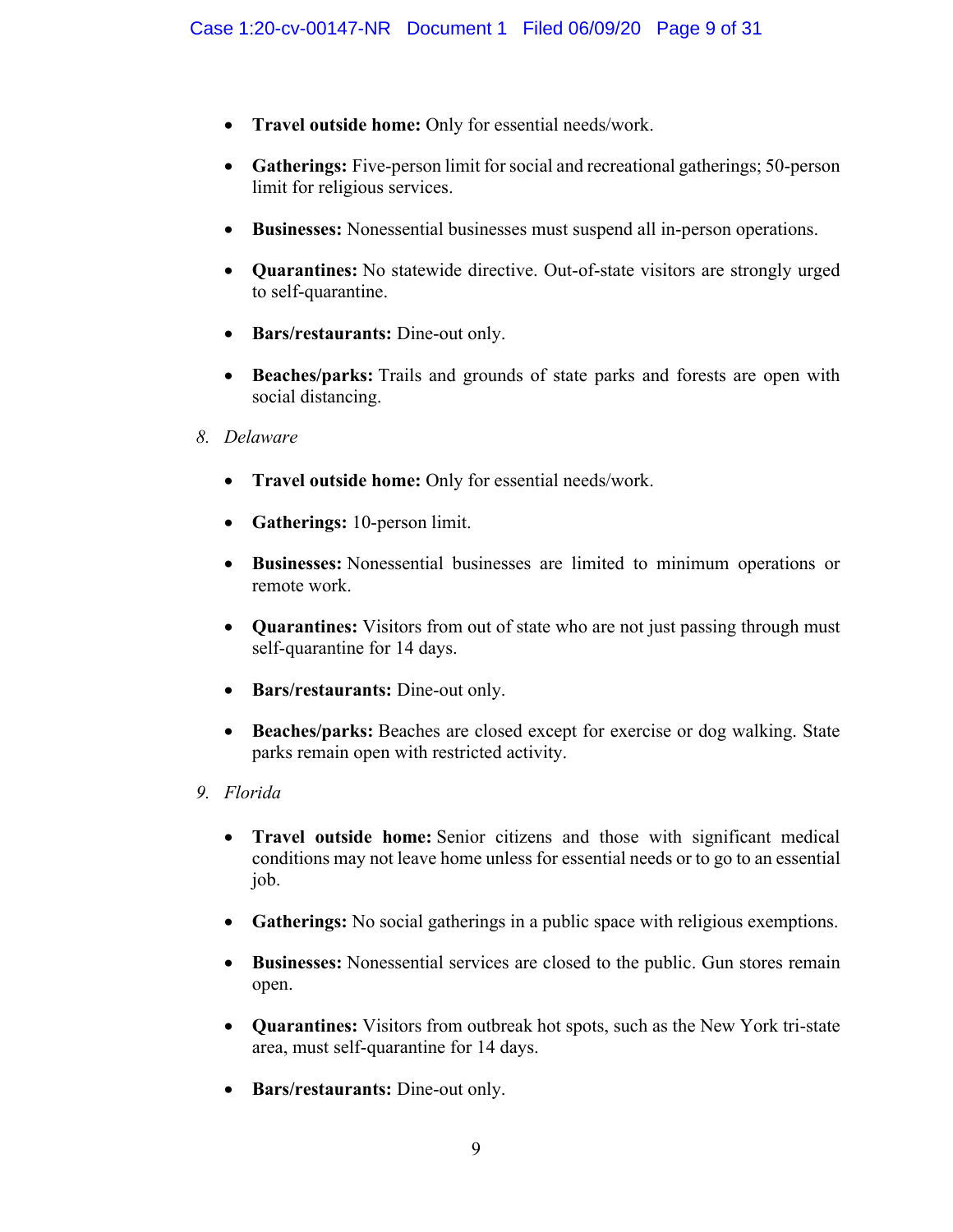• **Beaches/parks:** Florida state parks are closed. Most beaches are closed.

# *10. Georgia*

- **Travel outside home:** Mandated social distancing and recommended maskwearing outside. Older and at-risk residents can leave only for essential needs/work with limited visitors.
- **Gatherings:** 10-person limit, not applying to incidental or transitory groups of people going by each other.
- **Businesses:** Nonessential businesses and other entities may not permit gatherings at their premises.
- **Quarantines:** No statewide directive.
- **Bars/restaurants:** Dine-in allowed with capacity limits, sanitation requirements and dozens of other precautionary measures.
- **Beaches/parks:** Open, with social distancing.

# *11. Hawaii*

- **Travel outside home:** Only for essential needs/work.
- **Gatherings:** 10-person limit.
- **Businesses:** Nonessential businesses are limited to minimum operations or remote work. Essential services must implement separate operating hours for high-risk populations.
- **Quarantines:** Travelers from out of state must self-quarantine for 14 days.
- **Bars/restaurants:** Dine-out only.
- **Beaches/parks:** Most state parks and public beaches are closed. All camping and lodging at parks is suspended.

# *12. Idaho*

- **Travel outside home:** Only for essential needs/work.
- **Gatherings:** Nonessential gatherings are prohibited. Visits to hospitals, nursing homes and residential-care facilities are restricted.
- **Businesses:** Nonessential businesses are limited to minimum operations or remote work. Drive-in theaters and churches are permitted.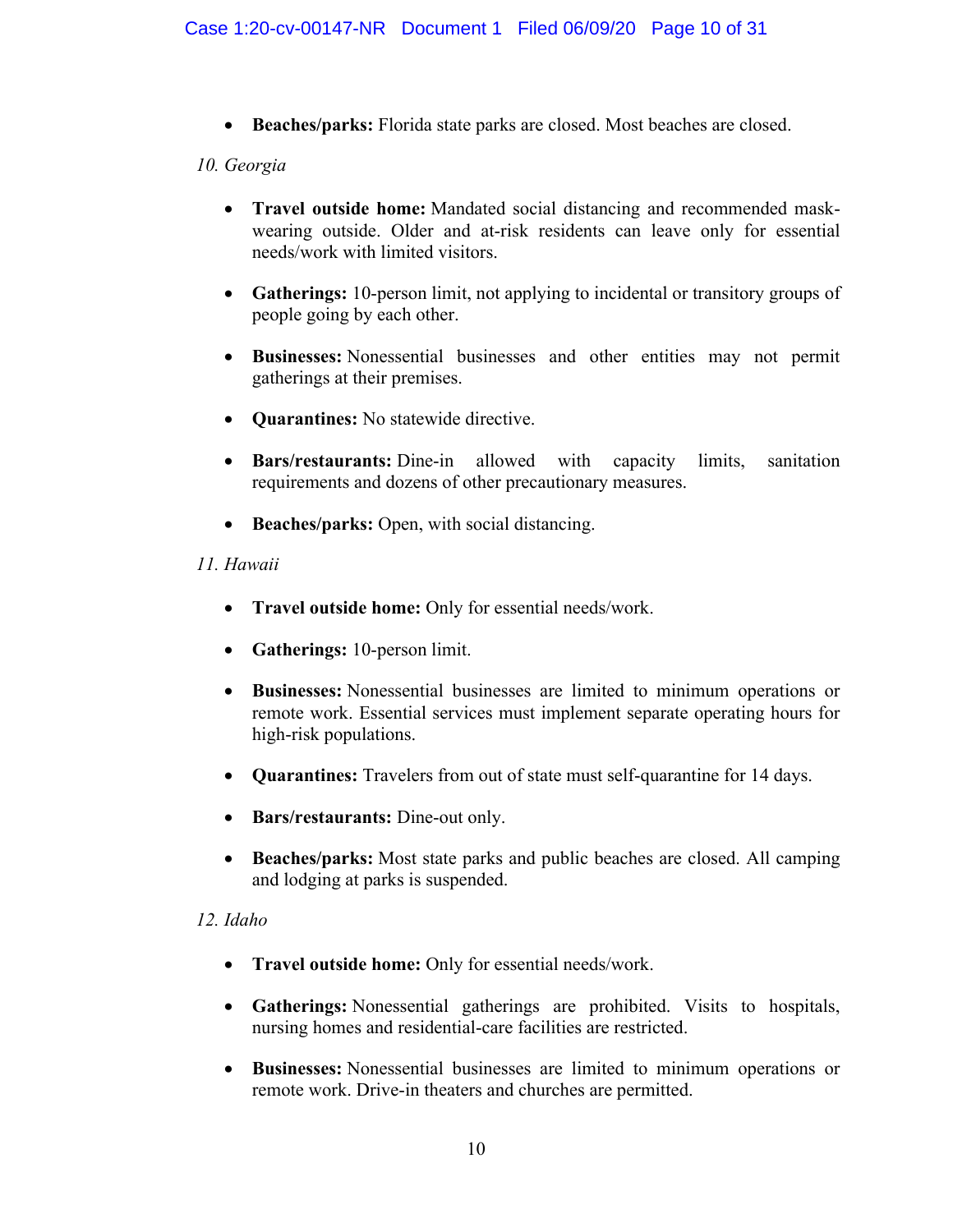- **Quarantines:** Persons entering the state of Idaho are required to self-quarantine for 14 days.
- **Bars/restaurants:** Dine-out only.
- **Beaches/parks:** No camping in state parks.

# *13. Illinois*

- **Travel outside home:** Only for essential needs/work.
- **Gatherings:** 10-person limit.
- **Businesses:** Nonessential businesses are limited to minimum operations or remote work.
- **Quarantines:** No statewide directive.
- **Bars/restaurants:** Dine-out only.
- **Beaches/parks:** State parks, fish and wildlife areas, recreational areas and historic sites are closed.

#### *14. Indiana*

- **Travel outside home:** Only for essential needs/work.
- **Gatherings:** 10-person limit.
- **Businesses:** Nonessential businesses are limited to minimum operations or remote work.
- **Quarantines:** No statewide directive.
- **Bars/restaurants:** Dine-out only.
- **Beaches/parks:** Hiking, biking, fishing, boating, birding, hunting and camping are allowed with social distancing.

# *15. Iowa*

- **Travel outside home:** The governor has not issued a stay-at-home order.
- **Gatherings:** Limited to 10 people.
- **Businesses:** Nonessential retail businesses are closed.
- **Quarantines:** No statewide directive.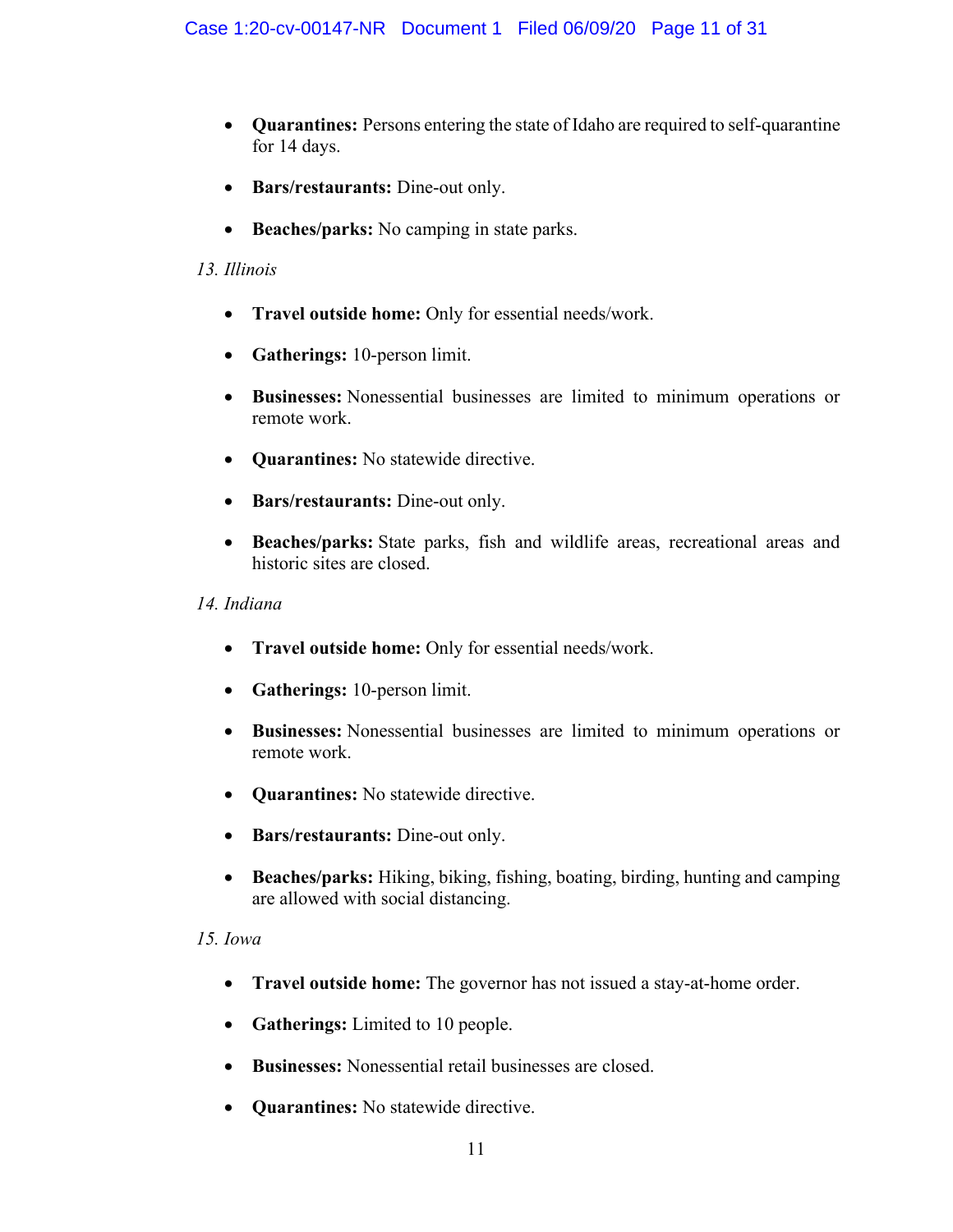- **Bars/restaurants:** Dine-out only.
- **Beaches/parks:** Parks remain open. Campgrounds are closed.

# *16. Kansas*

- **Travel outside home:** Only for essential needs/work.
- **Gatherings:** 10-person limit, exempting funerals and religious services with social distancing.
- **Businesses:** Residents may not leave home to patronize nonessential businesses, such as hair salons.
- **Quarantines:** Kansas residents who traveled to California, Florida, New York or Washington state after March 14—or visited Illinois or New Jersey after March 22—must self-quarantine for 14 days. The same applies to anybody who had close contact with a Covid-19 patient.
- **Bars/restaurants:** Dine-out or curbside service only.
- **Beaches/parks:** Most parks are open.

# *17. Kentucky*

- **Travel outside home:** Travel outside the state is restricted to essential needs/work.
- **Gatherings:** Mass gatherings prohibited; smaller gatherings are allowed with social distancing.
- **Businesses:** Nonessential retail must close.
- **Quarantines:** Anybody coming in from out of state—including residents must self-quarantine for 14 days upon return.
- **Bars/restaurants:** Dine-out only.
- **Beaches/parks:** State parks closed for overnight stays.

# *18. Louisiana*

- **Travel outside home:** Only for essential needs/work.
- **Gatherings:** 10-person limit.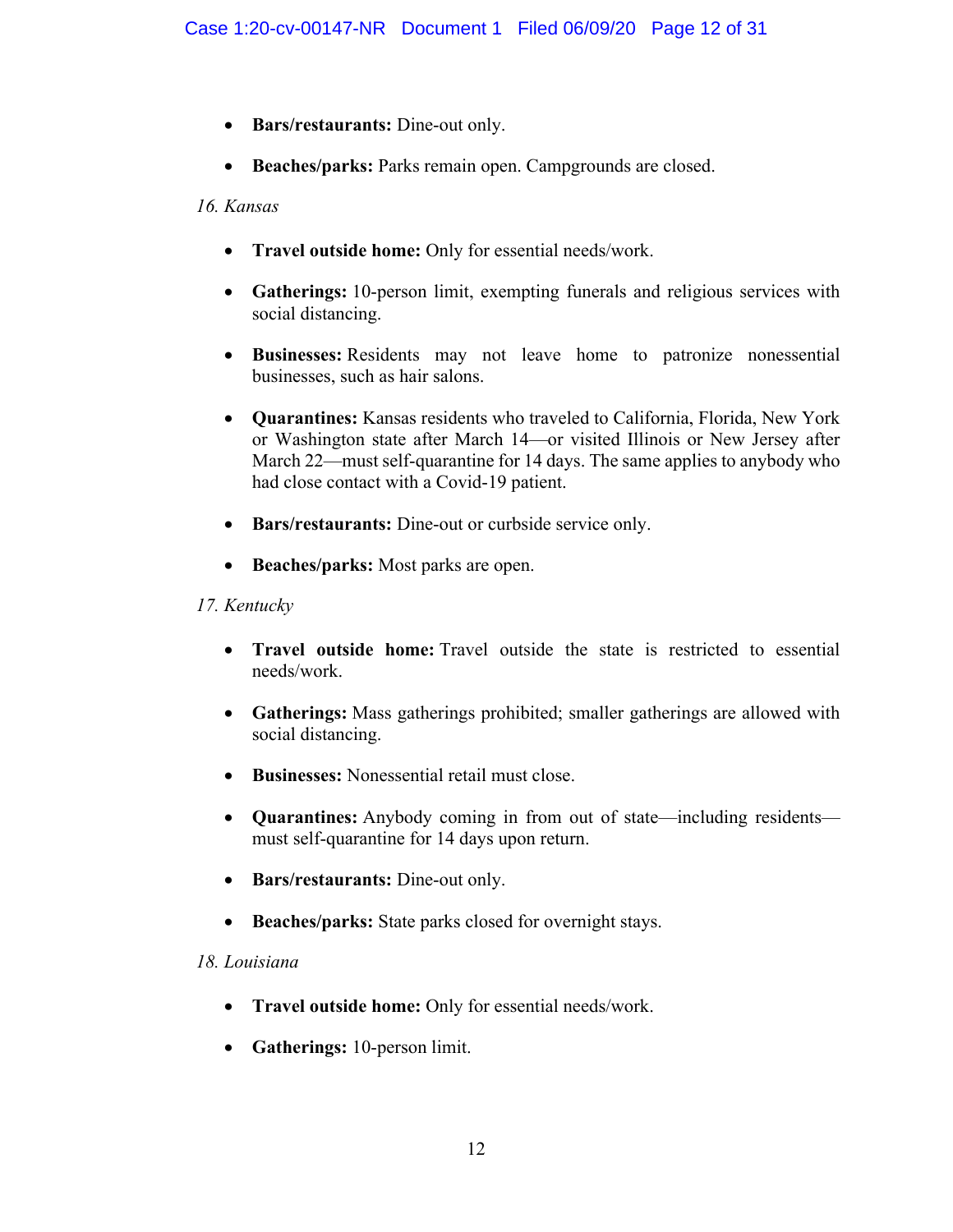- **Businesses:** Nonessential businesses are limited to minimum operations or remote work.
- **Quarantines:** No statewide directive.
- **Bars/restaurants:** Dine-out only.
- **Beaches/parks:** Some state parks are open for fishing, hiking and biking during the day.

# *19. Maine*

- **Travel outside home:** Only for essential needs/work. No use of public transportation unless absolutely necessary. .
- **Gatherings:** 10-person limit.
- **Businesses:** Nonessential businesses are limited to minimum operations or remote work.
- **Quarantines:** Travelers arriving in Maine, regardless of their state of residency, must self-quarantine for 14 days.
- **Bars/restaurants:** Dine-out only.
- **Beaches/parks:** Numerous parks and beaches closed.

# *20. Maryland*

- **Travel outside home:** Only for essential needs/work.
- **Gatherings:** 10-person limit.
- **Businesses:** Nonessential businesses are limited to minimum operations or remote work. Senior-citizen activities centers are closed.
- **Quarantines:** People traveling into Maryland from anywhere outside Maryland are required to self-quarantine for 14 days with limited exceptions. (Guidance)
- **Bars/restaurants:** Dine-out only.
- **Beaches/parks:** State park beaches are closed. Some parks remain open.
- *21. Massachusetts*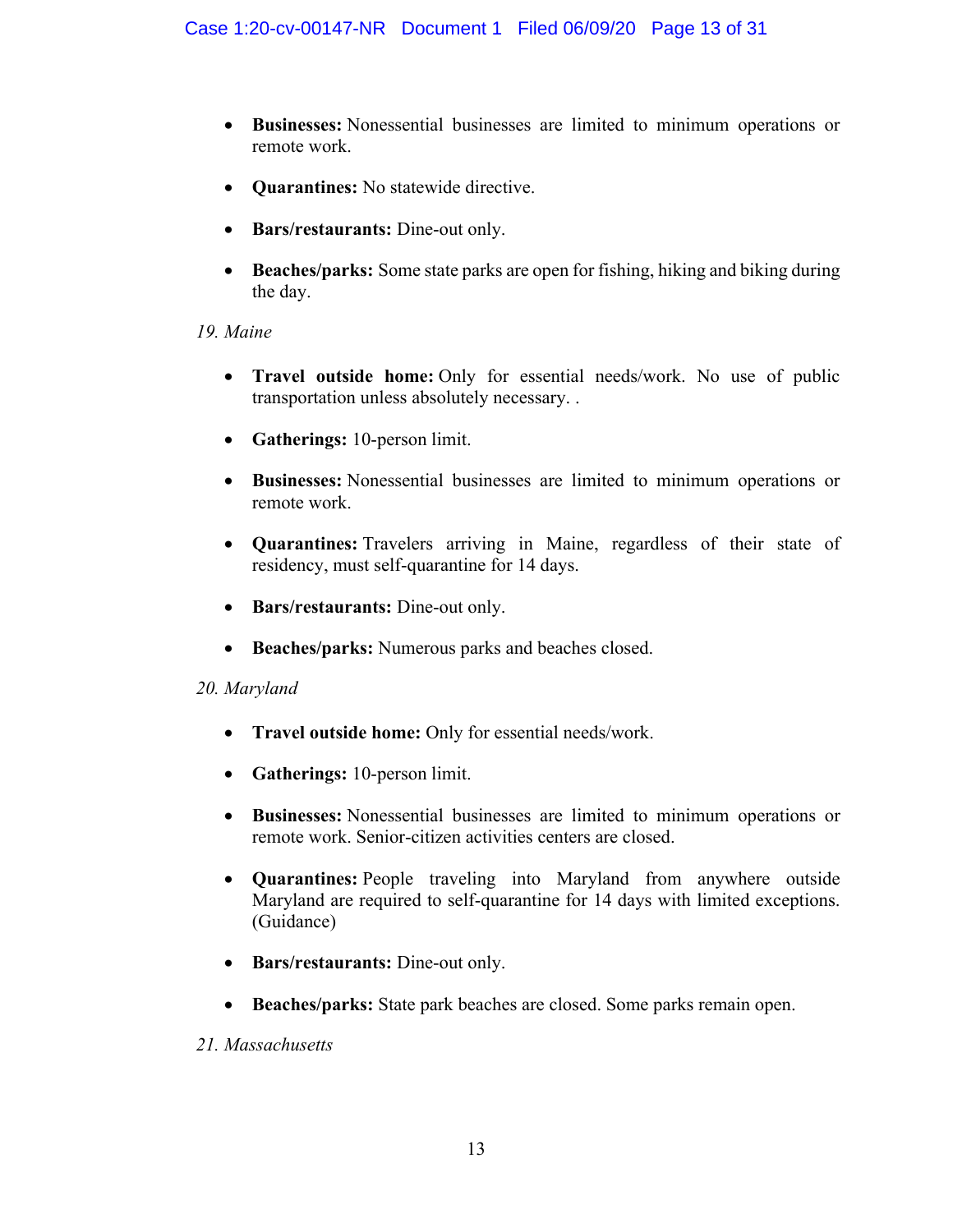- **Travel outside home:** People and especially older adults are strongly advised to stay home as much as possible. (Advisory)
- **Gatherings:** 10-person limit. Applies to confined spaces, not parks and other outdoor spaces.
- **Businesses:** Nonessential businesses must close their physical workplaces and facilities to workers and customers. Groceries must reserve an hour in the morning for older customers.
- **Quarantines:** Arriving travelers from out of state are instructed to selfquarantine for 14 days.
- **Bars/restaurants:** Dine-out only.
- **Beaches/parks:** No congregating on coastal beaches. State parks are open and campgrounds closed.
- **Bars/restaurants:** Dine-out only.
- **Beaches/parks:** State parks are open, but campgrounds, overnight lodging facilities and shelters are closed.

# *22. Minnesota*

- **Travel outside home:** Only for essential needs/work.
- **Gatherings:** No statewide directive.
- **Businesses:** Entertainment and performance venues are closed.
- **Quarantines:** No statewide directive.
- **Bars/restaurants:** Dine-out only.
- **Beaches/parks:** Wildlife management areas, state forests and state parks remain open. Campgrounds are closed.

# *23. Mississippi*

- **Travel outside home:** Only for essential needs/work.
- **Gatherings:** 10-person limit.
- **Businesses:** Nonessential businesses are limited to minimum operations or remote work.
- **Quarantines:** No statewide directive.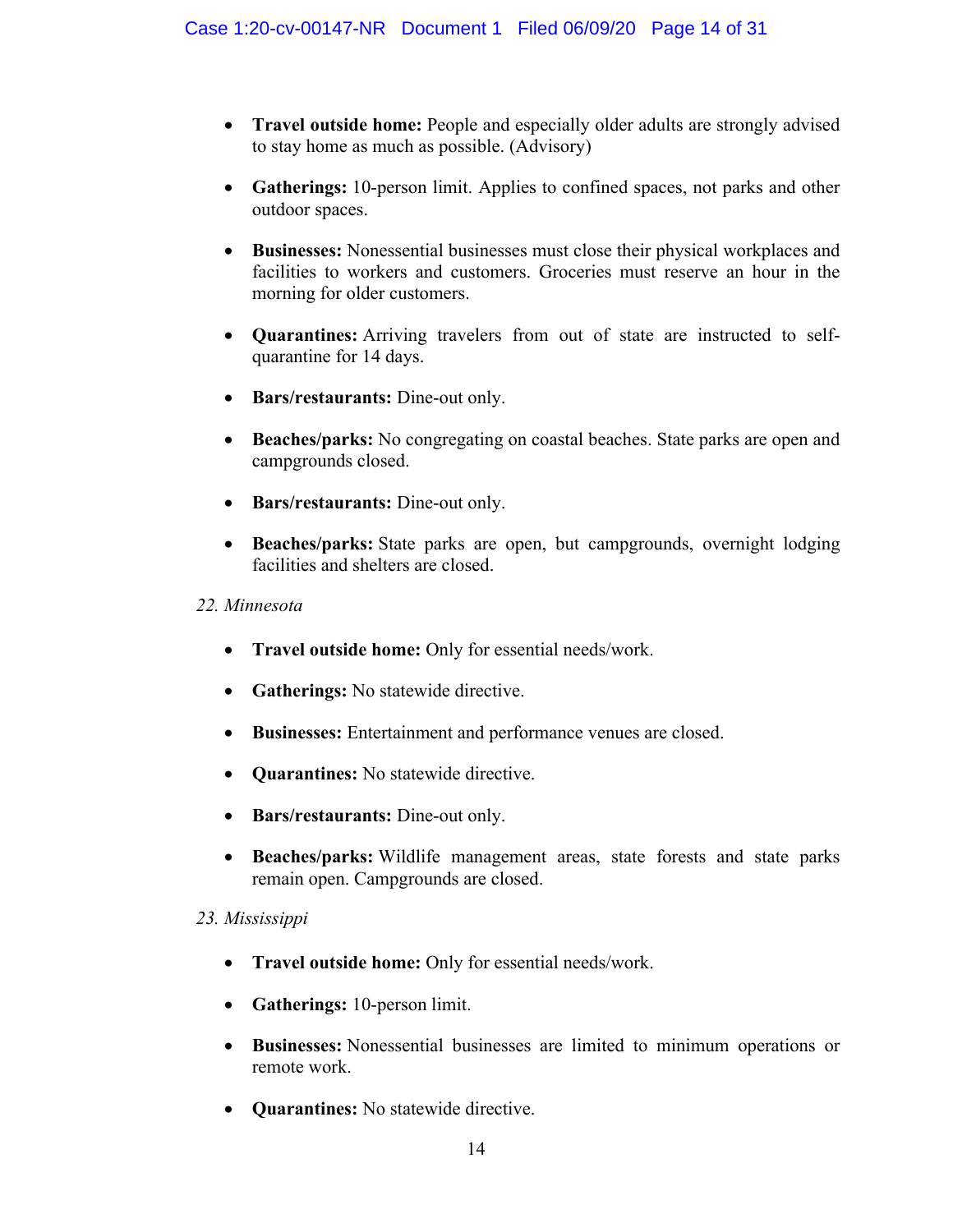- **Bars/restaurants:** Dine-out only.
- **Beaches/parks:** State parks are open for fishing. Beaches can re-open with social distancing.

# *24. Missouri*

- **Travel outside home:**
- **Gatherings:** 10-person limit.
- **Businesses:** Nonessential businesses must enforce social distancing. Essential retailers must limit occupancy.
- **Quarantines:** No statewide directive.
- **Bars/restaurants:** Dine-out only.
- **Beaches/parks:** State parks and trails are open during the day.

# *25. Montana*

- **Travel outside home:** Only for essential needs/work.
- **Gatherings:** Nonessential social and recreational gatherings are prohibited, if social distancing ca not be maintained.
- **Businesses:** Nonessential businesses are limited to minimum operations or remote work.
- **Quarantines:** Nonwork travelers from out of state must self-quarantine for 14 days.
- **Bars/restaurants:** Dine-out only.
- **Beaches/parks:** Open with social distancing.

# *26. Nebraska*

- **Travel outside home:** The governor has not issued a stay-at-home order.
- **Gatherings:** 10-person limit.
- **Businesses:** No statewide directive.
- **Quarantines:** No statewide travel quarantine. Mandatory quarantines required for Covid-19 patients and households.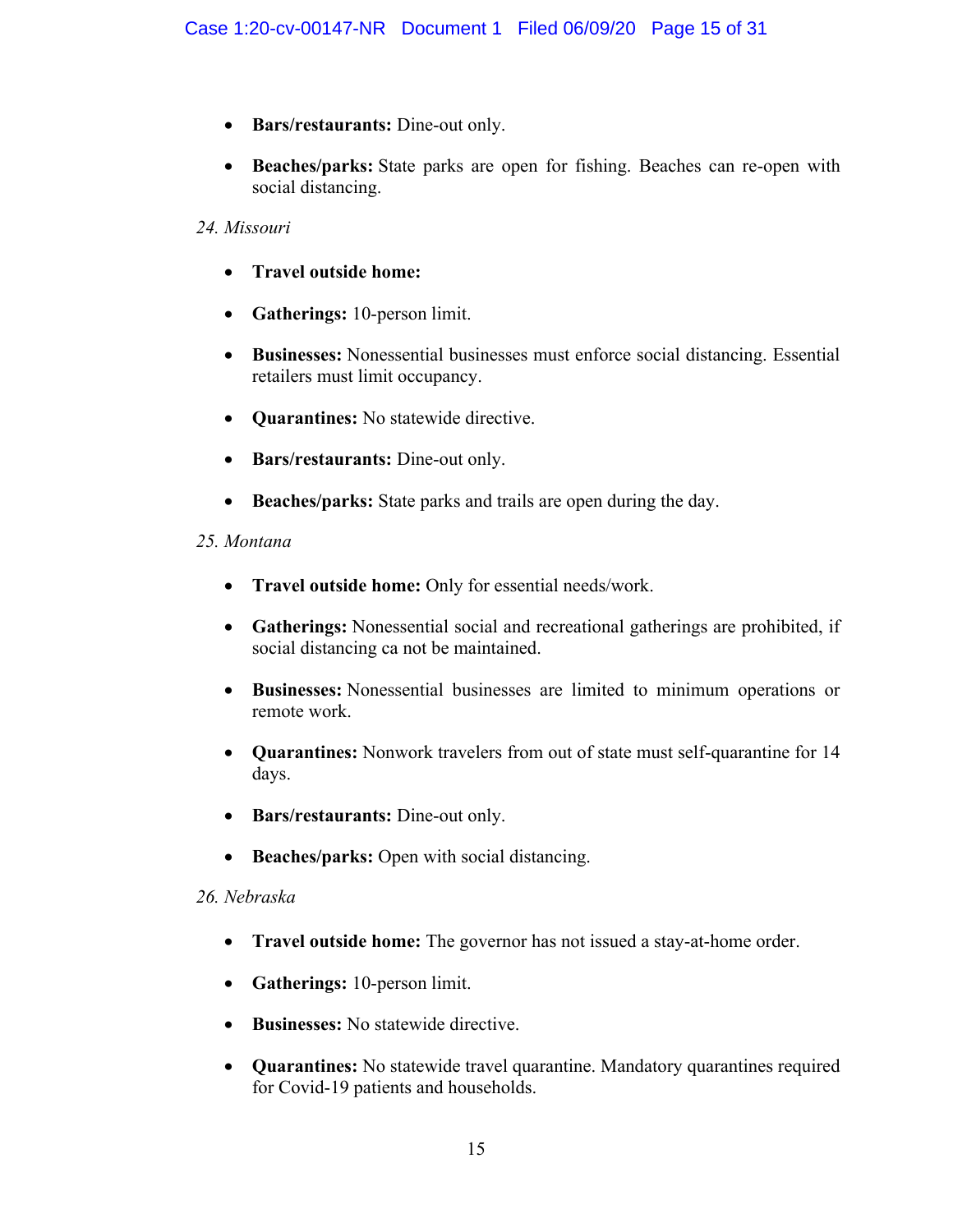- **Bars/restaurants:** Dine-out only.
- **Beaches/parks:** No overnight camping at state parks, state recreation areas and wildlife management areas.

# *27. Nevada*

- **Travel outside home:** Only for essential needs/work.
- **Gatherings:** People may not congregate in groups of 10 or more.
- **Businesses:** Recreational, entertainment and personal-care businesses are closed, including casinos.
- **Quarantines:** No statewide directive.
- **Bars/restaurants:** Dine-out only.
- **Beaches/parks:** State parks in the greater Las Vegas area, including Valley of Fire and Rye Patch are closed. Other state parks remain open for day-use only.

# *28. New Hampshire*

- **Travel outside home:** Only for essential needs/work.
- **Gatherings:** Nine-person limit.
- **Businesses:** Nonessential businesses are limited to minimum operations or remote work.
- **Quarantines:** No statewide directive.
- **Bars/restaurants:** Dine-out only
- **Beaches/parks:** Most park sites are open.

# *29. New Jersey*

- **Travel outside home:** Only for essential needs/work.
- **Gatherings:** 10-person limit.
- **Businesses:** Nonessential retail businesses must close bricks-and-mortar premises. Recreational and entertainment businesses are closed to the public.
- **Quarantines:** No statewide directive.
- **Bars/restaurants:** Dine-out only.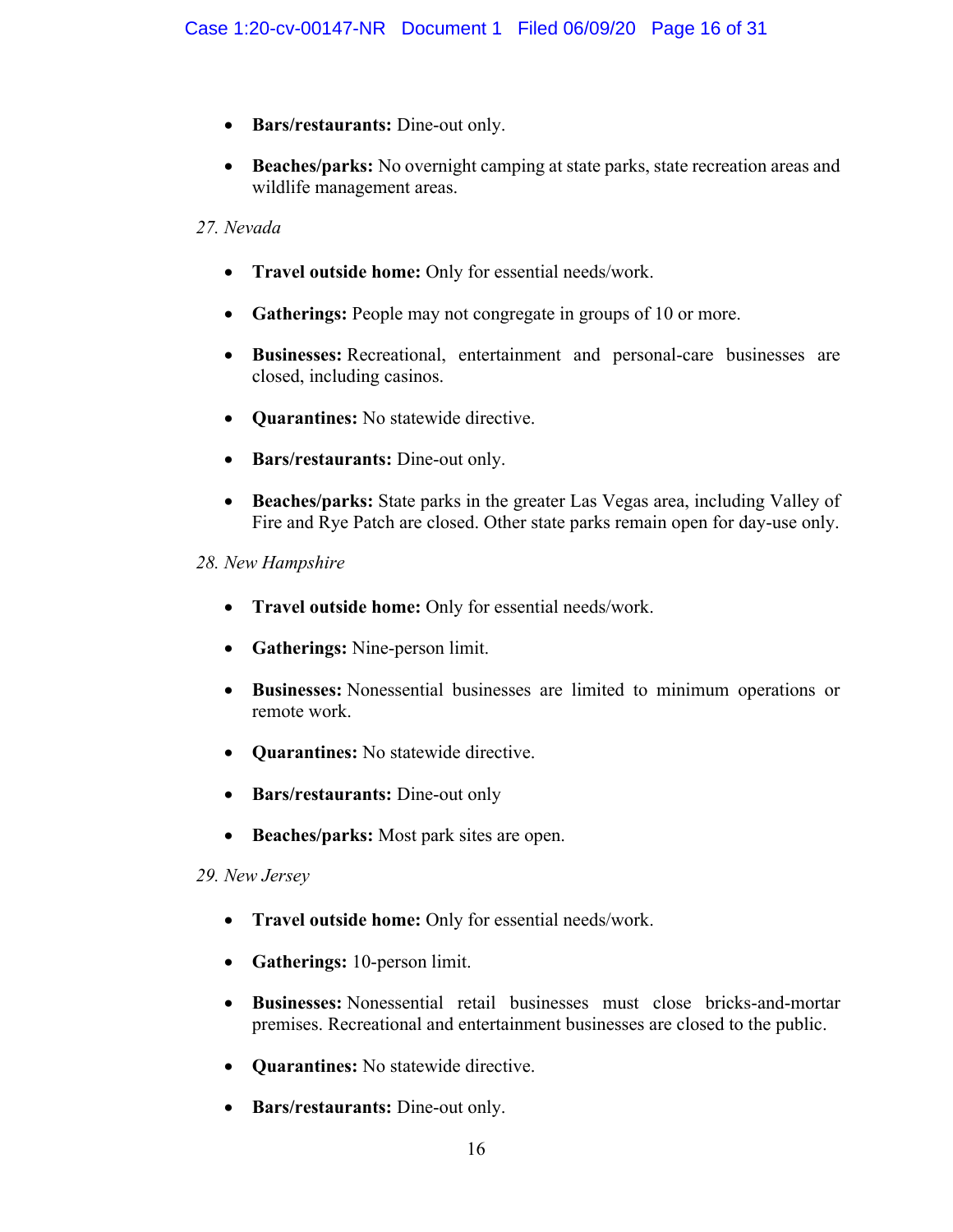• **Beaches/parks:** Some local beach closures. All state parks and forests are closed to the public.

*30. New Mexico*

- **Travel outside home:** Only for essential needs/work.
- **Gatherings:** Five-person limit in a single room or connected space outside residence.
- **Businesses:** Nonessential businesses must suspend all in-person operations.
- **Quarantines:** Arriving air travelers must self-quarantine for two weeks.
- **Bars/restaurants:** Dine-out only.
- **Beaches/parks:** State parks are closed.

# *31. New York*

- **Travel outside home:** Only for essential needs/work. Individuals age 70 and older and those with compromised immune systems must stay home and limit home-visitation to immediate family members or close friends.
- **Gatherings:** Nonessential gatherings are prohibited.
- **Businesses:** Nonessential businesses limited to minimum operations or remote work. (Guidance)
- **Quarantines:** No mandatory quarantine for out-of-state travelers. Mandatory quarantines for people who have been in close contact with a Covid-19 patient.
- **Bars/restaurants:** Dine-out only.
- **Beaches/parks:** Social distancing at state parks.

# *32. North Carolina*

- **Travel outside home:** Only for essential needs/work.
- **Gatherings:** 10-person limit.
- **Businesses:** Nonessential businesses are limited to minimum operations or remote work.
- **Quarantines:** No statewide directive.
- **Bars/restaurants:** Dine-out only.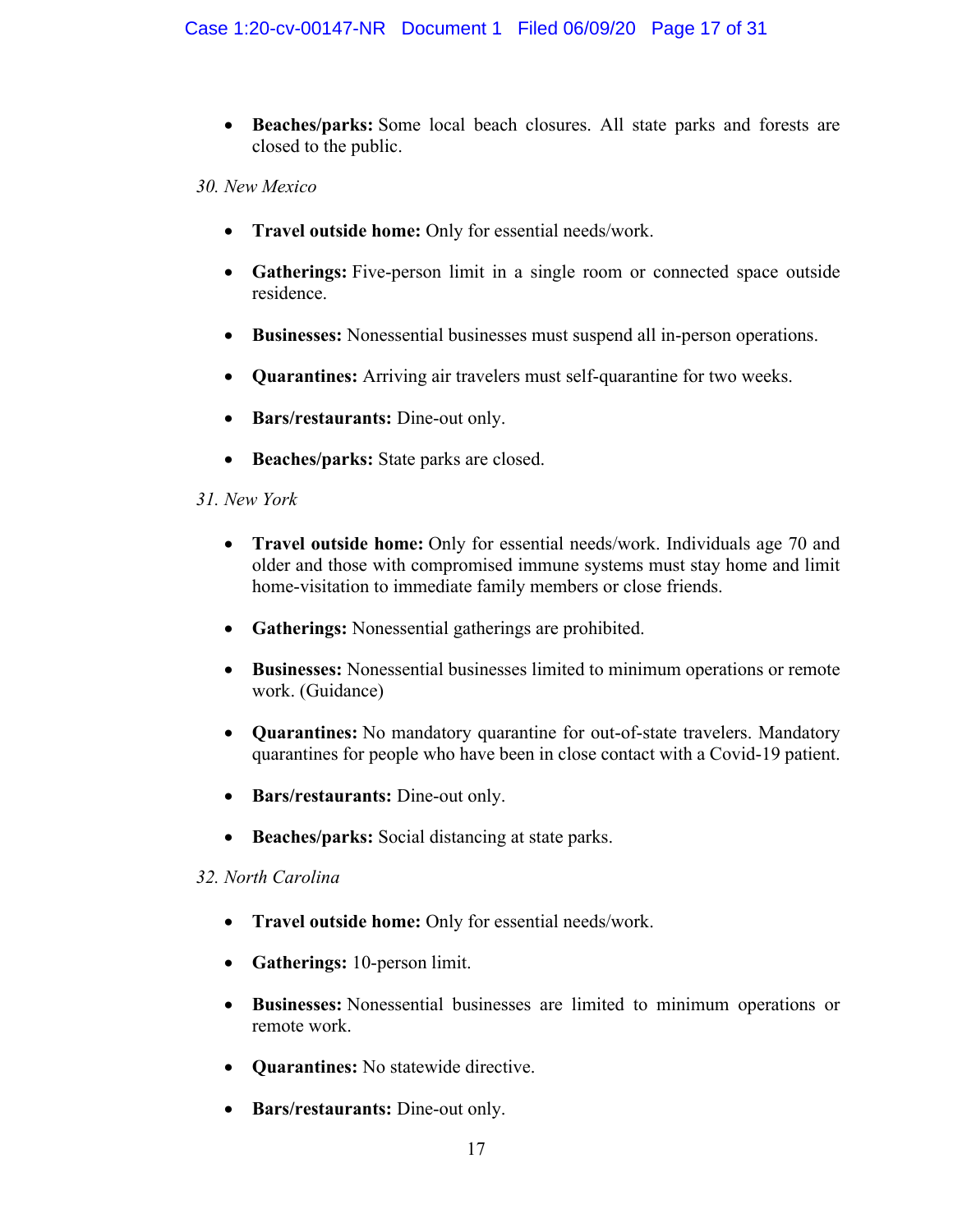- **Beaches/parks:** People may go to public parks and outdoor recreation areas unless locally restricted.
- *33. North Dakota*
	- **Travel outside home:** The governor has not issued a stay-at-home order.
	- **Gatherings:** No statewide directive.
	- **Businesses:** Personal-care services and recreational facilities are closed.
	- **Quarantines:** Mandatory quarantine for residents returning from abroad or domestic travelers returning from a state with widespread community infection.
	- **Bars/restaurants:** Dine-out only.
	- **Beaches/parks:** State parks are open for day-use only.

# *34. Ohio*

- **Travel outside home:** Only for essential needs/work.
- **Gatherings:** 10-person limit.
- **Businesses:** Nonessential businesses and operations must cease all activities except minimum basic operations.
- **Quarantines:** Travelers arriving in Ohio should self-quarantine for 14 days with limited exceptions.
- **Bars/restaurants:** Dine-out only.
- **Beaches/parks:** Wildlife areas, forests and nature preserves remain open.

# *35. Oklahoma*

- **Travel outside home:** Vulnerable individuals (older residents and those with underlying medical problems) are directed to stay home except when running essential errands or commuting to critical infrastructure jobs.
- **Gatherings:** 10-person limit. No visitors at nursing homes, retirement or longterm care facilities.
- **Businesses:** Nonessential businesses must suspend services.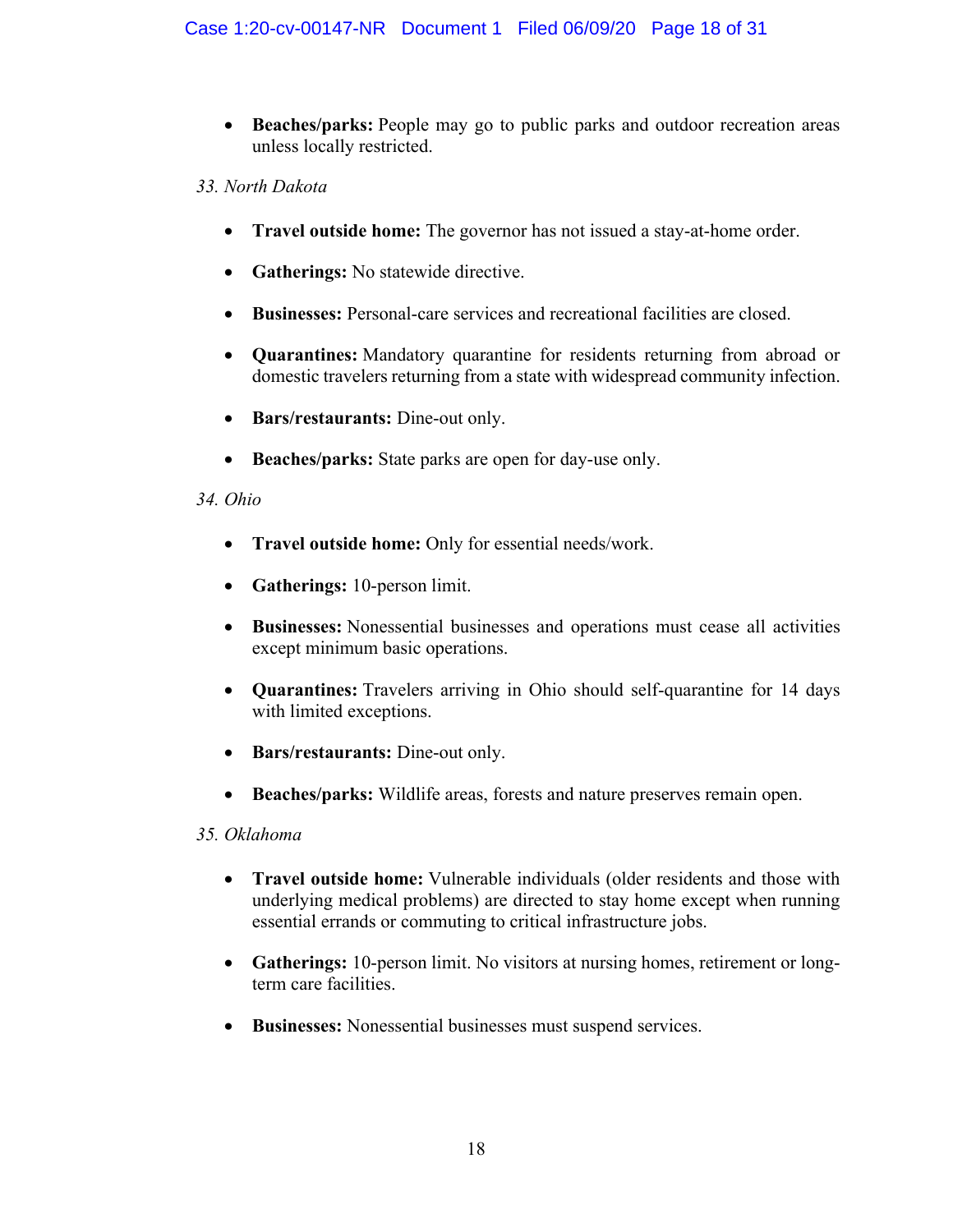- **Quarantines:** Arriving travelers from the New York tri-state area, California, Louisiana and Washington should self-quarantine for 14 days with limited exceptions.
- **Bars/restaurants:** Dine-out only.
- **Beaches/parks:** Hiking trails, picnic tables, fishing areas and boat ramps are available for outdoor recreation.

#### *36. Oregon*

- **Travel outside home:** Only for essential needs/work.
- **Gatherings:** Gatherings over 25 people are canceled statewide. Oregonians are urged to avoid gatherings of 10 people.
- **Businesses:** Nonessential business closures.
- **Quarantines:** No statewide directive.
- **Bars/restaurants:** Dine-out only.
- **Beaches/parks:** No daytime or overnight visitors are permitted at any state park.

# *37. Pennsylvania*

- **Travel outside home:** Only for essential needs/work.
- **Gatherings:** Gatherings are generally prohibited.
- **Businesses:** Non-life-sustaining businesses must close or operate remotely.
- **Quarantines:** No statewide directive.
- **Bars/restaurants:** Dine-out only.
- **Beaches/parks:** Trails, lakes, roads and parking are limited to "passive and dispersed recreation."

# *38. Rhode Island*

- **Travel outside home:** Only for essential needs/work.
- **Gatherings:** Five-person limit.
- **Businesses:** Noncritical retail businesses must cease operations.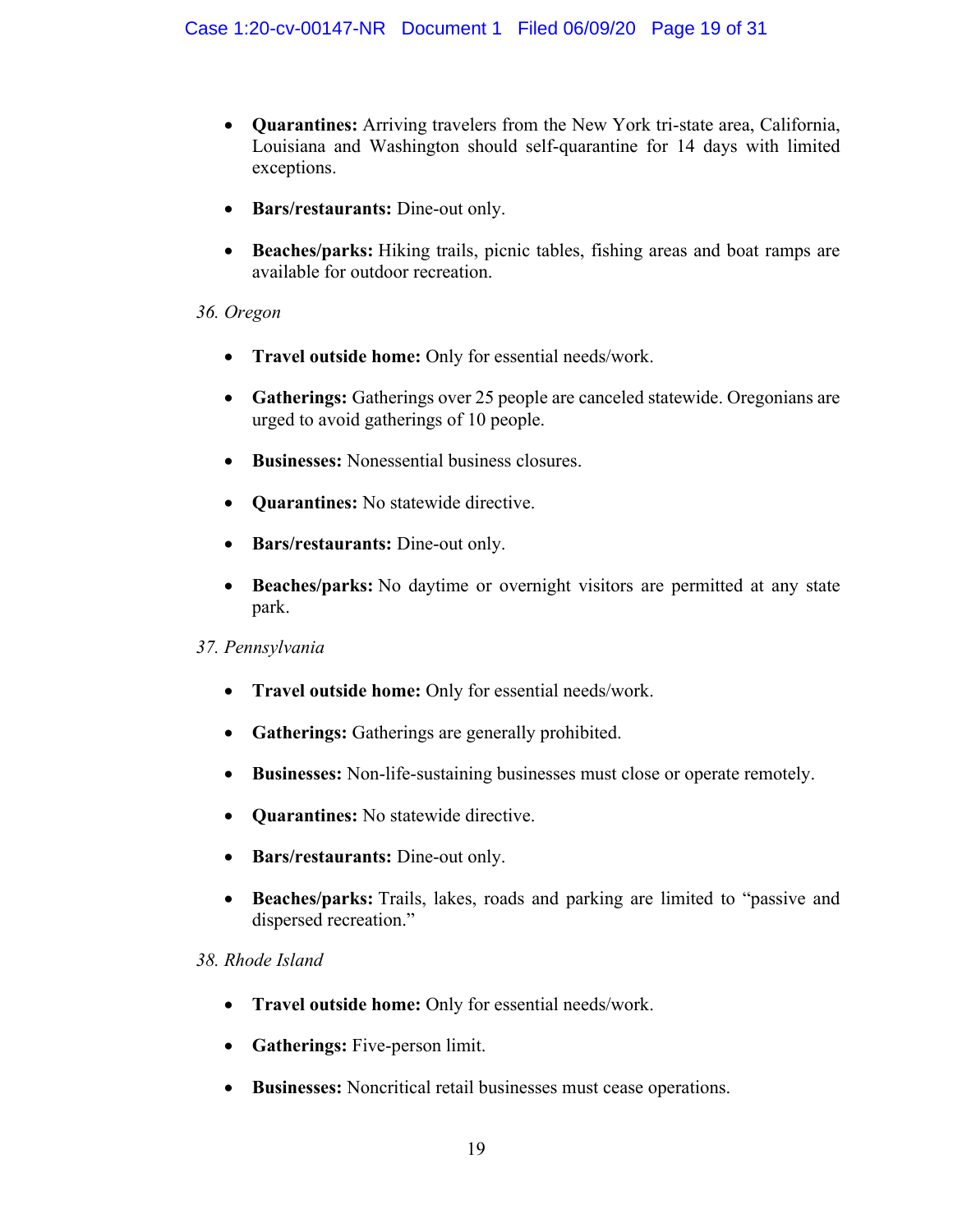- **Quarantines:** Mandatory two-week quarantine for out-of-state visitors.
- **Bars/restaurants:** Dine-out only.
- **Beaches/parks:** State beaches and parks are closed.

#### *39. South Carolina*

- **Travel outside home:** Only for essential needs/work.
- **Gatherings:** Gatherings of three or more are prohibited if deemed a threat to public health.
- **Businesses:** Nonessential businesses are limited to minimum operations or remote work.
- **Quarantines:** No statewide directive.
- **Bars/restaurants:** Dine-out only.
- **Beaches/parks:** Public beaches and access points to lakes, rivers and waterways are closed. Local restrictions on parks.

#### *40. South Dakota*

- **Travel outside home:** The governor has not issued a stay-at-home order.
- **Gatherings:** Unnecessary gatherings of 10 or more prohibited.
- **Businesses:** No statewide directive.
- **Quarantines:** No statewide directive.
- **Bars/restaurants:** No statewide directive.
- **Beaches/parks:** No statewide directive.

# *41. Tennessee*

- **Travel outside home:** Only for essential needs/work.
- **Gatherings:** Social gatherings of 10 or more people prohibited.
- **Businesses:** Nonessential businesses are limited to minimum operations or remote work.
- **Quarantines:** No statewide directive.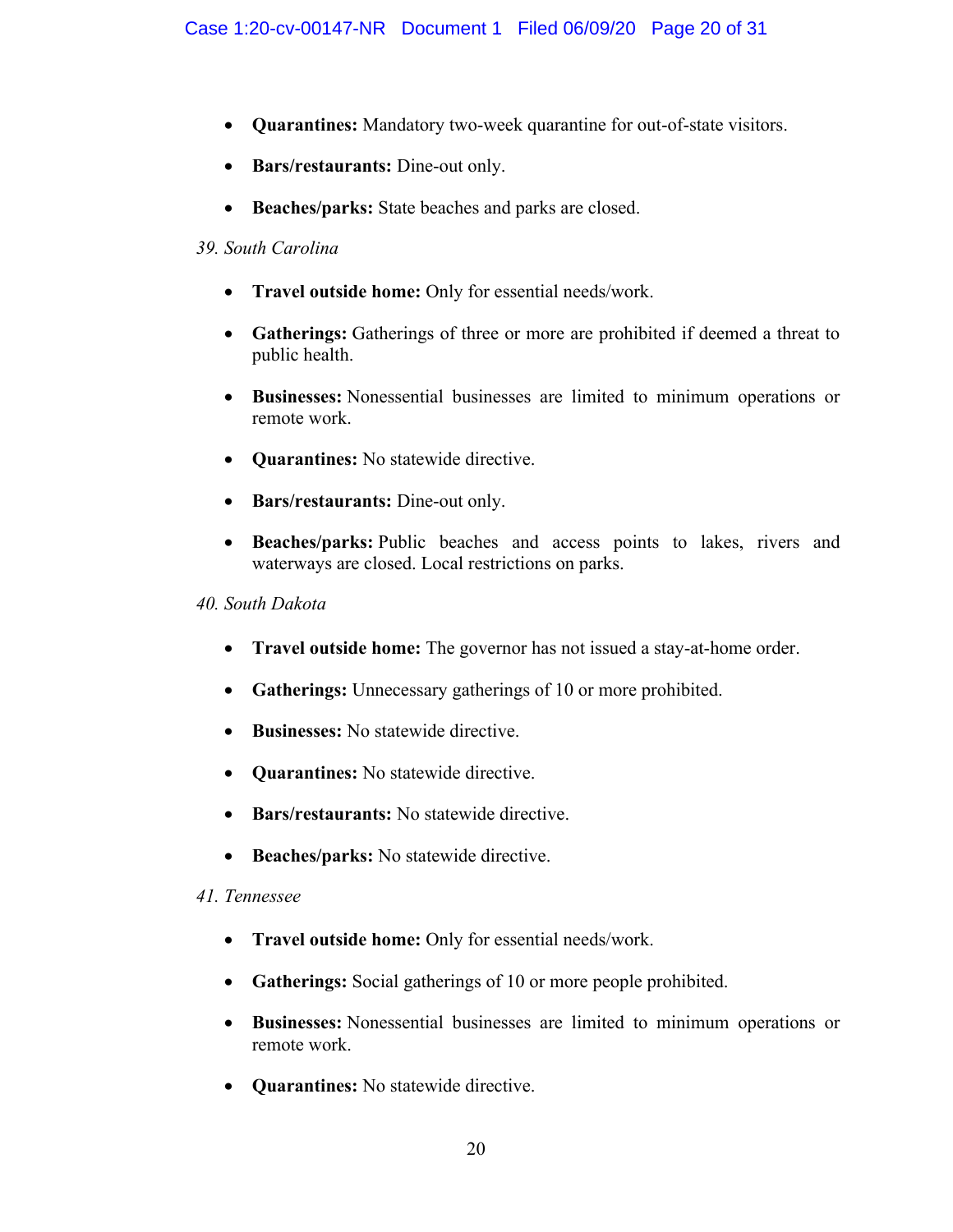- **Bars/restaurants:** Dine-out only.
- **Beaches/parks:** Most state parks have reopened for day-use only.

# *42. Texas*

- **Travel outside home:** Texans must minimize in-person contact with people who are not in the same household. (A number of major counties have more explicit stay-at-home orders.) No visits to nursing homes or long-term care facilities unless providing critical assistance.
- **Gatherings:** 10-person limit.
- **Businesses:** No eating or drinking at bars and restaurants or visits to gyms, massage establishments, tattoo studios, piercing studios and cosmetology salons.
- **Quarantines:** Air travelers flying to Texas from New York, New Jersey, Connecticut, California, Louisiana or Washington—or Atlanta, Chicago, Detroit, Miami—must self-quarantine for 14 days.
- **Bars/restaurants:** Dine-out only.
- **Beaches/parks:** Many state parks remain open. Some beaches are closed or limited to restricted activities.

# *43. Utah*

- **Travel outside home:** High-risk individuals (older residents and those with serious underlying medical conditions) may leave only for essential needs/work. Others must stay home whenever possible.
- **Gatherings:** 10-person limit recommended.
- **Businesses:** Businesses must minimize face-to-face contact with high-risk employees.
- **Quarantines:** Two-week quarantine after traveling out of state or exposed to a person with Covid-19 symptoms.
- **Bars/restaurants:** Dine-out only.
- **Beaches/parks:** State parks open to all visitors, except parks under local health order restrictions.

# *44. Vermont*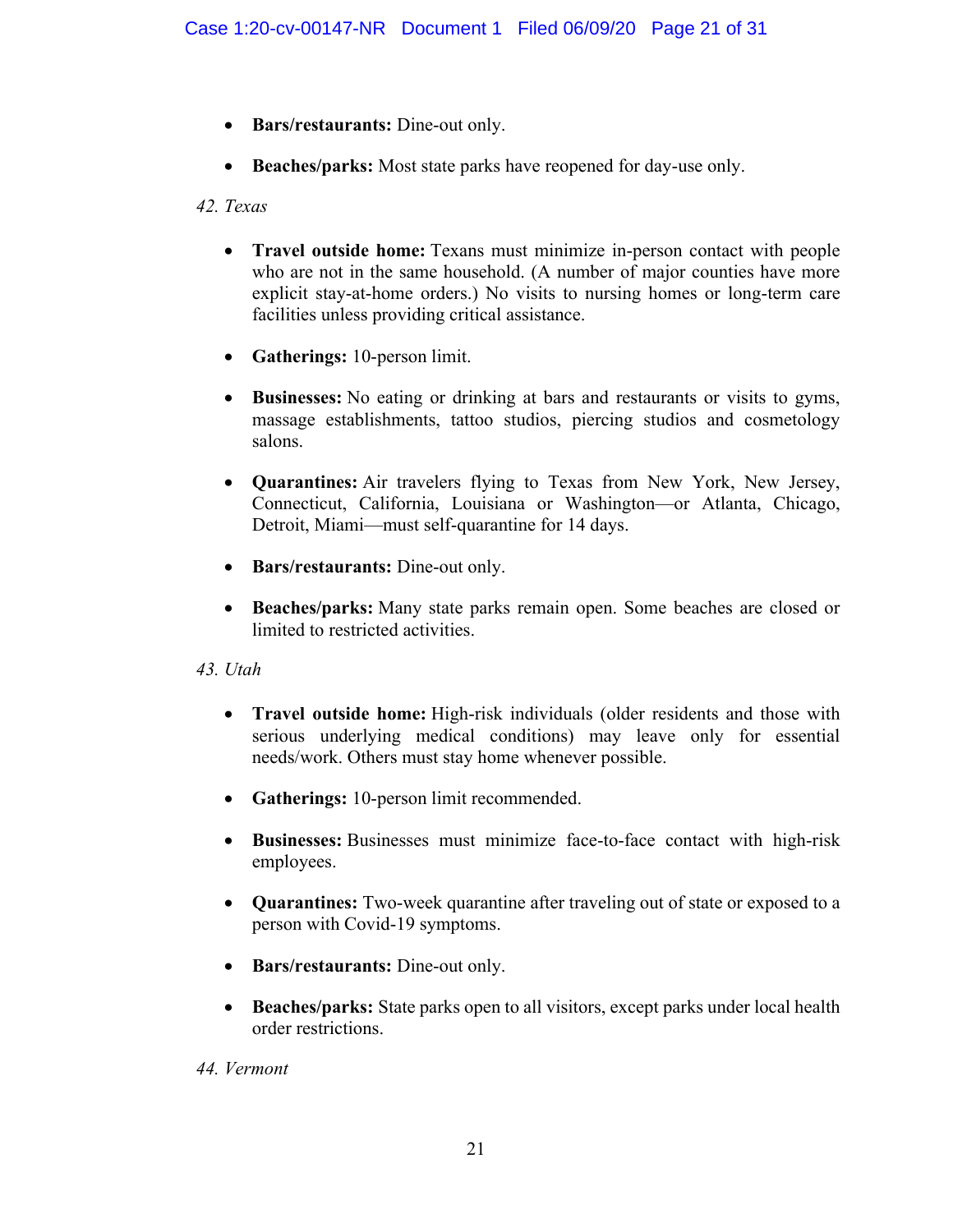- **Travel outside home:** Only for essential needs/work.
- **Gatherings:** Nonessential gatherings are limited to 10 people.
- **Businesses:** Nonessential businesses are limited to minimum operations or remote work.
- **Quarantines:** Visitors must self-quarantine for two weeks unless traveling for an essential purpose.
- **Bars/restaurants:** Dine-out only.
- **Beaches/parks:** RV parks and campgrounds are closed with emergency shelter exceptions

#### *45. Virginia*

- **Travel outside home:** Only for essential needs/work.
- **Gatherings:** 10-person limit.
- **Businesses:** Recreation and entertainment businesses must close.
- **Quarantines:** No statewide directive.
- **Bars/restaurants:** Dine-out only.
- **Beaches/parks:** Beaches are closed except for fishing and exercising. State parks are open for day-use activities. Campgrounds are closed.

#### *46. Washington*

- **Travel outside home:** Only for essential needs/work.
- **Gatherings:** All gatherings of people for social, spiritual and recreational purposes are prohibited.
- **Businesses:** Nonessential businesses are limited to minimum operations or remote work.
- **Quarantines:** No statewide directive.
- **Bars/restaurants:** Dine-out only.
- **Beaches/parks:** State parks and recreational fisheries are closed.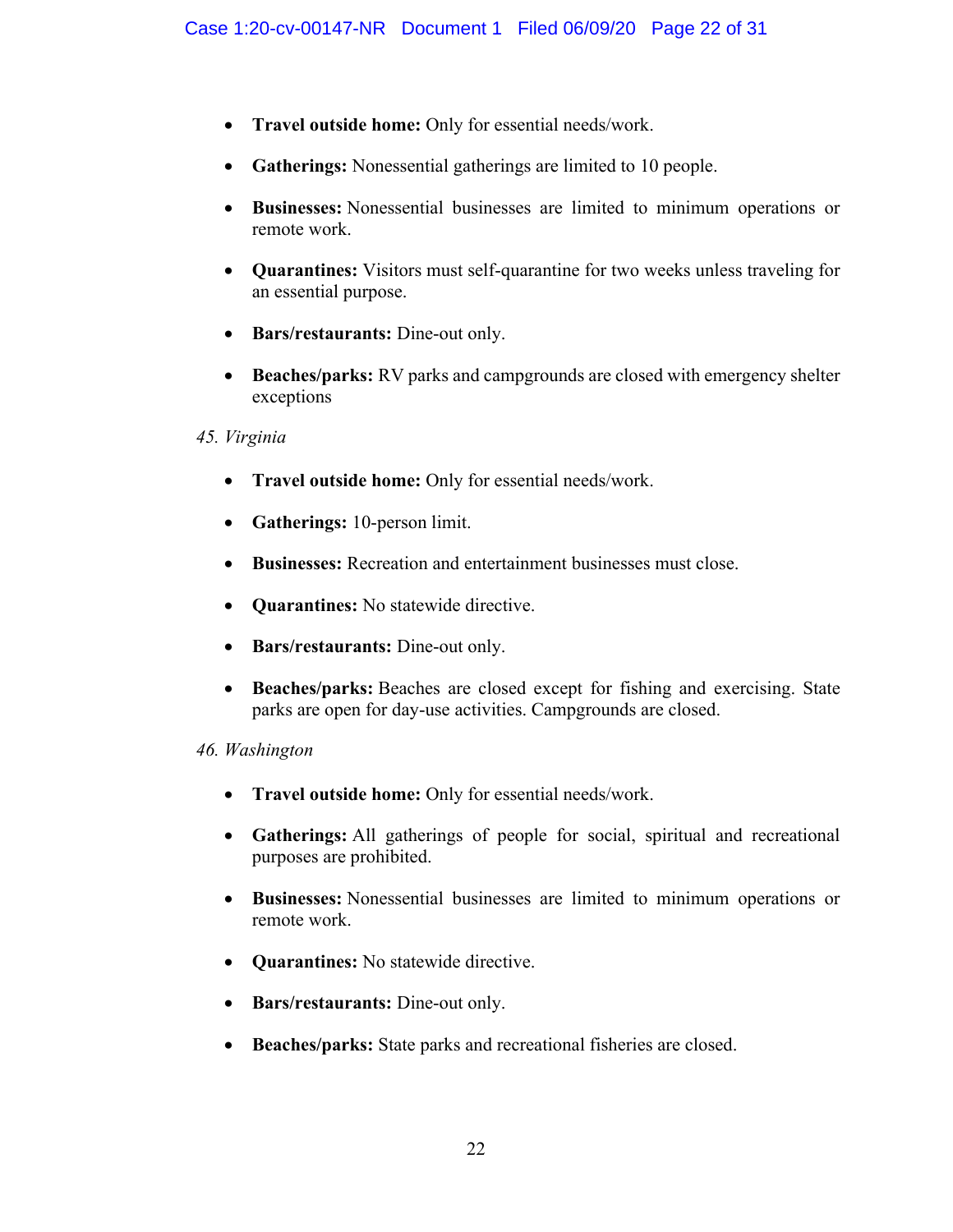# *47. West Virginia*

- **Travel outside home:** Only for essential needs/work.
- **Gatherings:** Five-person limit with some exceptions.
- **Businesses:** Nonessential businesses are limited to minimum operations or remote work.
- **Quarantines:** Two-week mandatory quarantines for people traveling into West Virginia from areas of substantial community spread of Covid-19.
- **Bars/restaurants:** Dine-out only.
- **Beaches/parks:** Park lodges, cabins and campgrounds are closed.

# *48. Wisconsin*

- **Travel outside home:** Only for essential needs/work.
- **Gatherings:** All public and private gatherings are prohibited with limited exceptions.
- **Businesses:** Nonessential businesses are limited to minimum operations or remote work.
- **Quarantines:** No mandatory quarantine for out-of-state travelers. Selfquarantine recommended for out-of-state travelers.
- **Bars/restaurants:** Dine-out only.
- **Beaches/parks:** Many state parks are closed. Campgrounds are closed.

# *49. Wyoming*

- **Travel outside home:** Residents urged but not required to stay home whenever possible.
- **Gatherings:** Limited to nine people.
- **Businesses:** Theaters, bars, museums, gyms, nightclubs and other public places are closed.
- **Quarantines:** People traveling to Wyoming for nonwork purposes must selfquarantine for 14 days.
- **Bars/restaurants:** Dine-out only.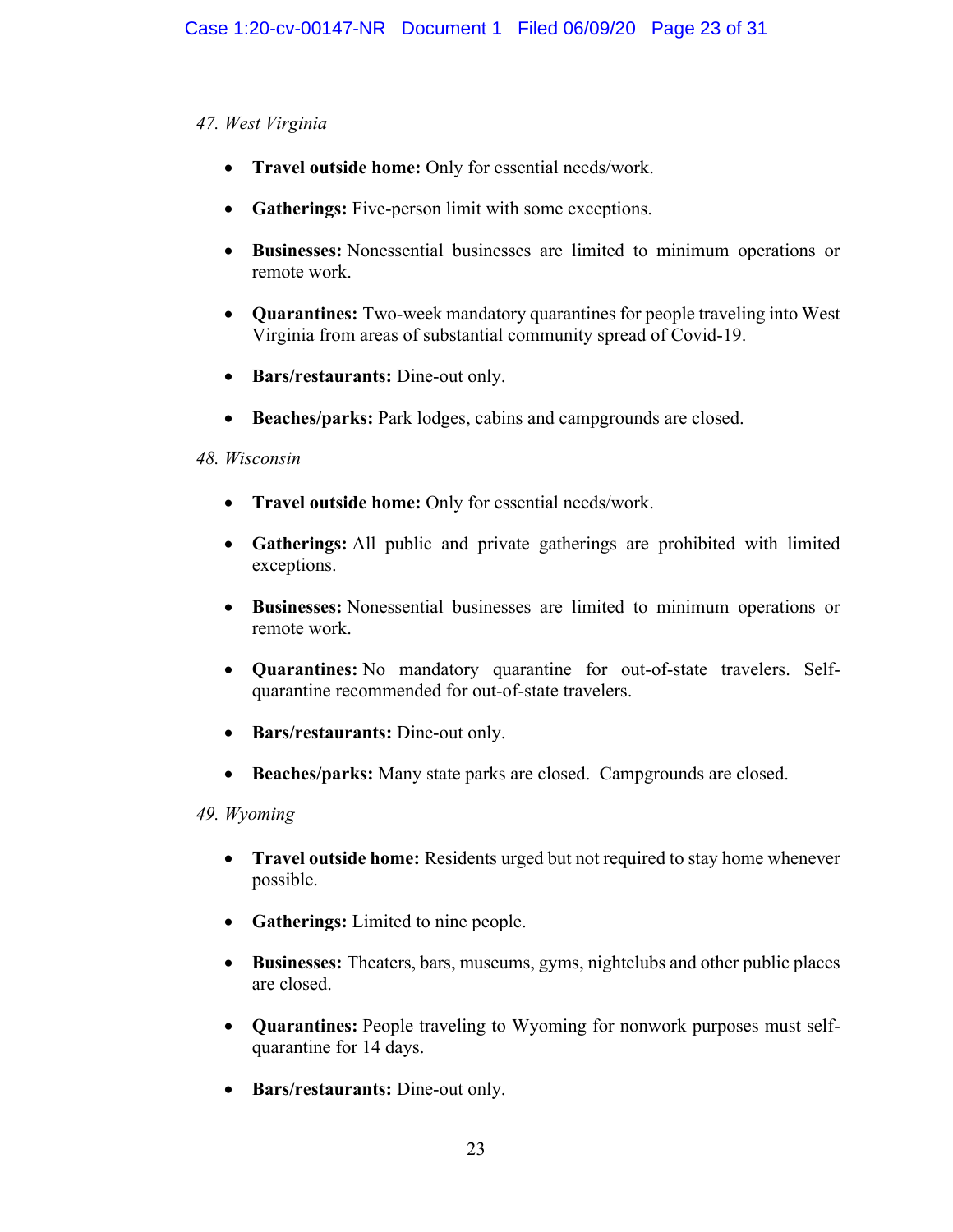- **Beaches/parks:** No statewide directive.
- 31. Further, on April 10, 2020 President Trump indicated his support insurance

coverage for business loss like that suffered by Plaintiff and the proposed Class:

REPORTER: Mr. President may I ask you about credit and debt as well. Many American individuals, families, have had to tap their credit cards during this period of time. And businesses have had to draw down their credit lines. Are you concerned Mr. President that that may hobble the U.S. economy, all of that debt number one? And number two, would you suggest to credit card companies to reduce their fees during this time?

PRESIDENT TRUMP: Well it's something that we've already suggested, we're talking to them. *Business interruption insurance*, I'd like to see these insurance companies—you know you have people that have paid. When I was in private I had business interruption. When my business was interrupted through a hurricane or whatever it may be, I'd have business where I had it, I did not always have it, sometimes I had it, sometimes, I had a lot of different companies. *But if I had it I'd expect to be paid*. You have people. I speak mostly to the restaurateurs, where they have a restaurant, they've been paying for 25, 30, 35 years, business interruption. They've never needed it. All of a sudden they need it. And I'm very good at reading language. I did very well in these subjects, OK. And I do not see the word pandemic mentioned. Now in some cases it is, it's an exclusion. But in a lot of cases I do not see it. I do not see it referenced. And they do not want to pay up. I would like to see the insurance companies pay if they need to pay, if it's fair. And they know what's fair, and I know what's fair, I can tell you very quickly. But business interruption insurance, that's getting a lot money to a lot of people. And they've been paying for years, sometimes they just started paying, but you have people that have never asked for business interruption insurance, and they've been paying a lot of money for a lot of years for the privilege of having it, and then when they finally need it, the insurance company says 'we're not going to give it.' We ca not let that happen.

<https://youtu.be/cMeG5C9TjU> (last visited on April 17, 2020) (emphasis added).

- 32. The President is articulating a few core points:
	- a. Business interruption is a common type of insurance.
	- b. Businesses pay in premiums for this coverage and should reasonably expect they'll receive the benefit of the coverage.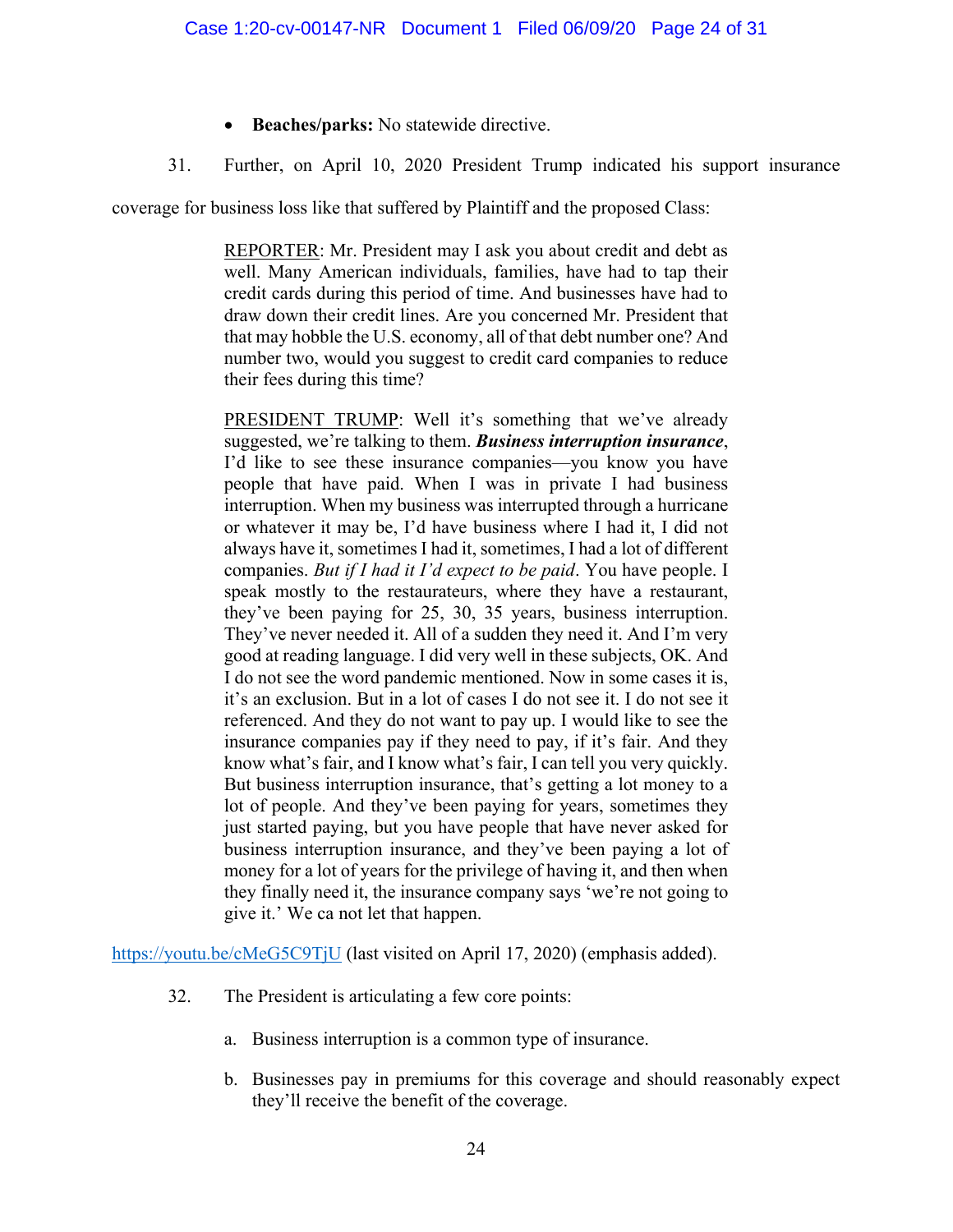- c. The COVID-19 pandemic should be covered unless there is a specific exclusion for pandemics.
- d. If insurers deny business loss coverage due to the COVID-19 pandemic, they would be acting in bad faith.

33. The Civil Authority Orders and proclamations referenced herein, as they relate to the closure of all "non-life- sustaining businesses," evidence an awareness on the part of both state and local governments that COVID-19 causes damage to property. This is particularly true for businesses such as Plaintiff's, where customer or client interaction and personal contact results in a heightened risk of the property becoming contaminated.

#### **IV. Impact on Plaintiff and the Class**

34. As a result of the Civil Authority Orders referenced herein, Plaintiff's businesses have been unable to sell automobiles.

35. Plaintiff's business loss occurred when the Commonwealth of Pennsylvania Civil Authorities declared a State of Emergency on March 6, 2020. Plaintiff suffered further when Pennsylvania required all businesses to cease non-essential operations on March 19, 2020.

36. Prior to March 19, 2020, Plaintiff was opened to all customers who had car buying needs.

37. A declaratory judgment determining that the insureds are entitled to business loss coverage under the Policy is necessary to prevent Plaintiff and Class members from being left without bargained-for insurance coverage required to ensure the survival of their automobile dealership due to the Civil Authorities' response to the COVID-19 pandemic. As a result of these Civil Authority Orders, Plaintiff and Class members have incurred, and continue to incur, among other things, a substantial loss of business income and additional expenses, which losses are covered under the terms of Defendant's insurance policies.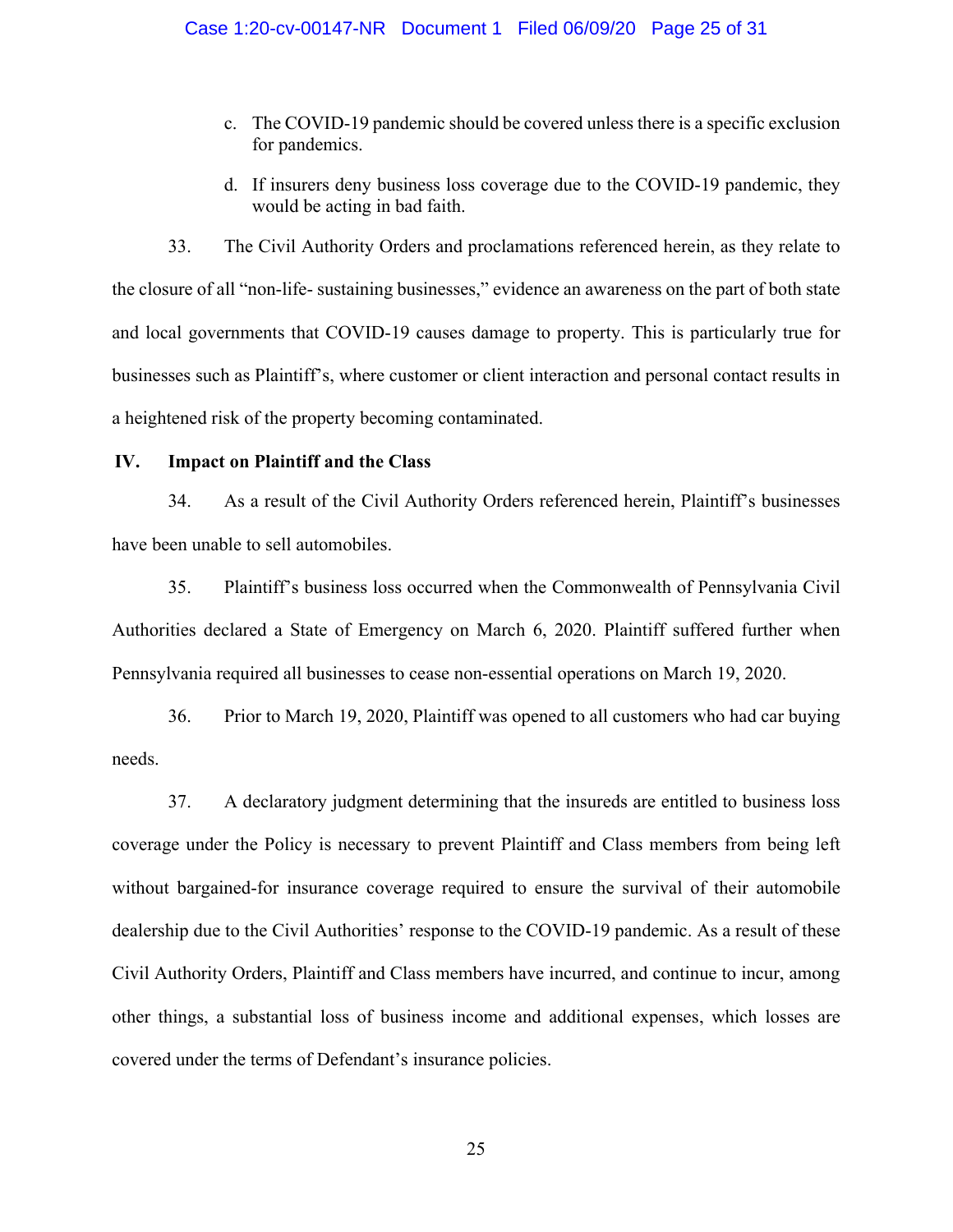#### **CLASS ALLEGATIONS**

38. Plaintiff brings this action pursuant to Federal Rules of Civil Procedure 23(b)(2) on behalf of the following Class:

> All Automobile Dealerships who have suffered business interruption and lost income as a result of Civil Authority Orders issued in response to the COVID-19 pandemic.

39. Upon information and belief, Defendant does not cover business interruption services for all daycare centers in contravention to the uniform language contained in the insurance policies it has issued to automobile dealerships centers.

40. The exact number of the Class members is unknown as such information is in exclusive control of Defendant. However, due to the nature and commerce involved, Plaintiff believes the Class consists of hundreds of insureds nationwide, making joinder of the Class members impractical.

41. Common questions of law and fact affect the right of each Class member. Plaintiff is seeking Declaratory Relief for all Class members who run daycare centers with similar polices to Plaintiff. Declaratory relief will permit adjudication of the rights of all parties as to whether Defendant's policies provide coverage for business interruptions losses the Class has suffered as a result of Civil Authority Orders.

42. Common questions of law and fact that affect the Class members include, but are not limited to:

- a. Whether Defendant was legally obligated to pay for business interruption as a result of Civil Authority Orders issued in response to the COVID-19 pandemic;
- b. Whether Plaintiff and Class members have suffered "property damages" in accordance with the terms and conditions of Defendant's business interruption insurance policies;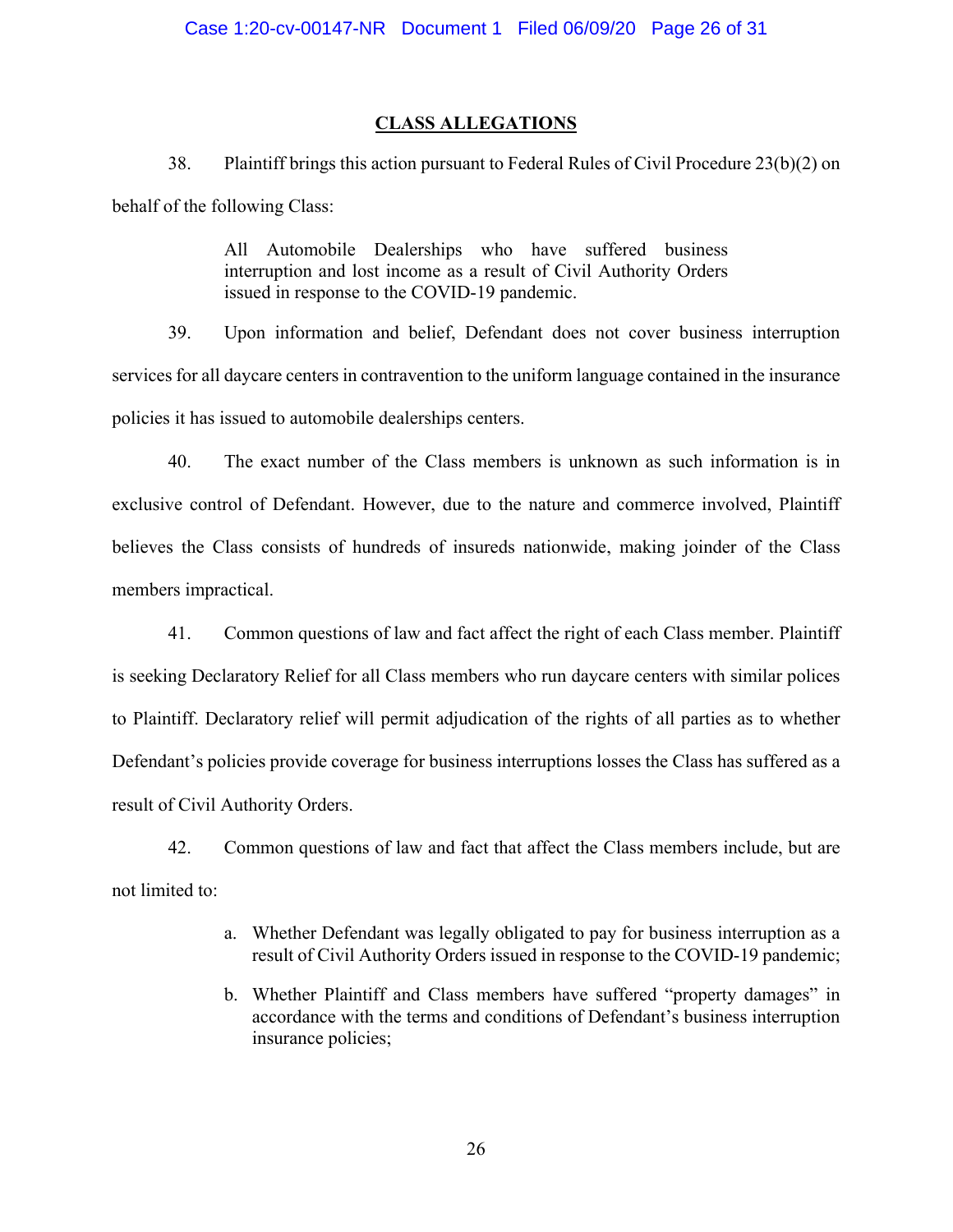#### Case 1:20-cv-00147-NR Document 1 Filed 06/09/20 Page 27 of 31

- c. Whether Plaintiff and Class members are excluded from coverage for losses they suffered due to the Civil Authority Orders as a result of the Virus or Bacterial exclusions contained in Defendant's insurance policies;
- d. Whether Defendant is justified in denying Plaintiff and Class members' claims.
- 43. The claims and defenses of Plaintiff, as a representative plaintiff, are typical of the

claims and defenses of the Class because Defendant wrongfully denied that its policy covers claims

to Plaintiff and the Class members.

44. Plaintiff, as a representative plaintiff, will fairly and adequately assert and protect

the interests of the Class.

- a. Plaintiff has hired attorneys who are experienced in prosecuting class actions and will adequately represent the interests of the Class; and
- b. Plaintiff has no conflict of interest that will interfere with the maintenance of a class action.
- 45. A class action provides a fair and efficient method for adjudication of the

controversy for the following reasons:

- a. Prosecution of separate actions by individual Class members would create a risk of inconsistent and varying results against Defendant when confronted with incompatible standards of conduct; and
- b. Adjudications with respect to individual Class members could, as a practical matter, be dispositive of any interest of other members not parties to such adjudications and substantially impair their ability to protect their interests.
- 46. Defendant has taken steps to discourage the Class from submitting claims under

their policies. Defendant has sent a uniform letter to all Class members advising them that they

do not have a claim under the terms of their policy. For this reason, Declaratory relief for the entire

class is appropriate and necessary.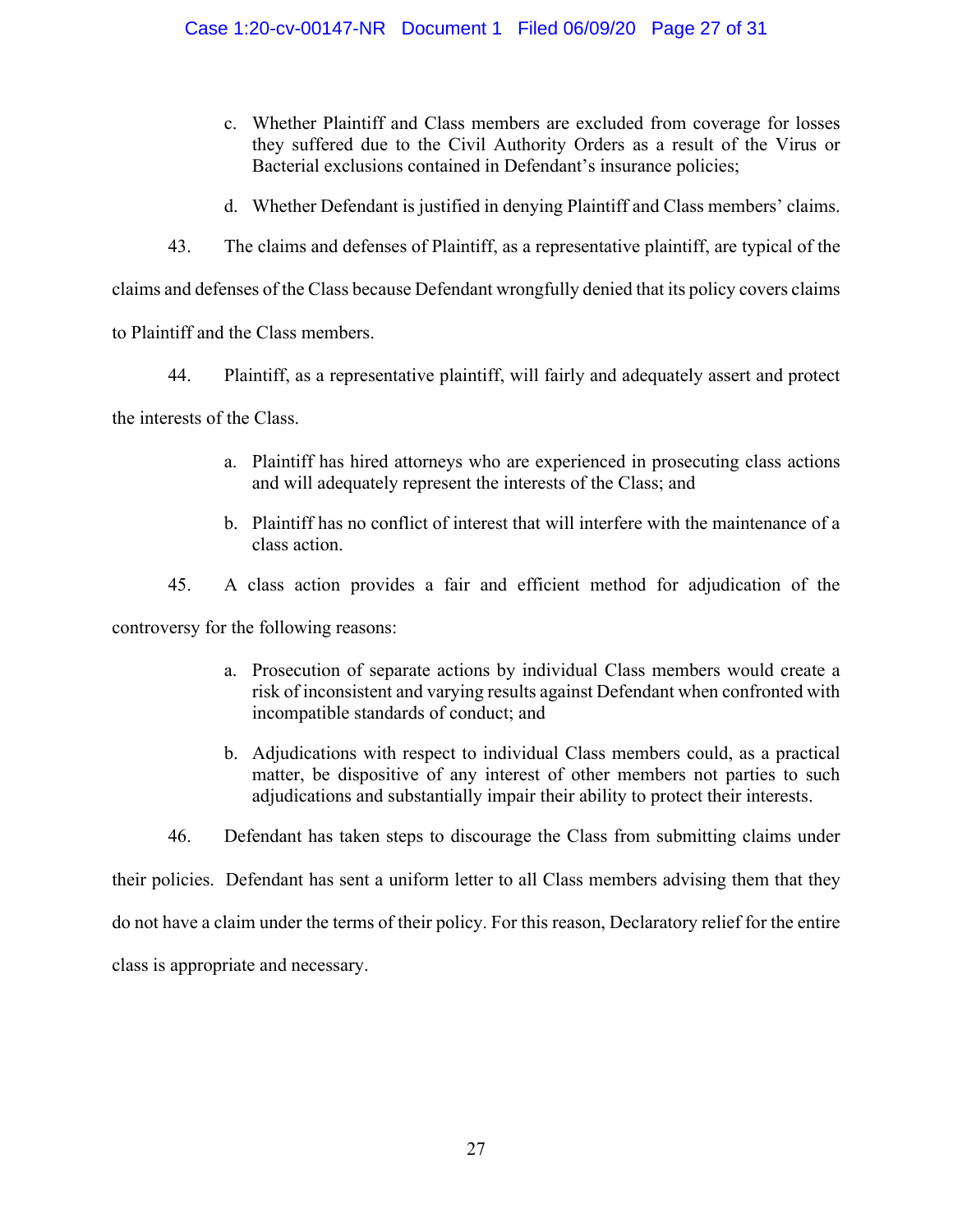#### **CAUSE OF ACTION**

#### **DECLARATORY RELIEF**

47. Plaintiff re-alleges and incorporates by reference into this cause of action each and every allegation set forth in each and every paragraph of this Complaint.

48. The Declaratory Judgment Act, 28 U.S.C. § 2201(a), provides that in "a case of actual controversy within its jurisdiction . . . any court of the United States . . . may declare the rights and other legal relations of any interested party seeking such declaration, whether or not further relief is or could be sought." 28 U.S.C. § 2201(a).

49. An actual controversy has arisen between Plaintiff and the Defendant as to the rights, duties, responsibilities and obligations of the parties under the terms of the Policy in that Plaintiff contends and, on information and belief, the Defendant disputes and denies that:

- a. The Civil Authorities' Orders constitute a prohibition of access to Plaintiff's Insured Property;
- b. The prohibition of access by the Orders has specifically prohibited access as defined in the Policy;
- c. The Policy's Exclusion of Loss Due to Virus or Bacteria does not apply to the business losses incurred by Plaintiff here that are proximately caused by the Civil Authority Orders issued in response to the COVID-19 pandemic;
- d. The Civil Authorities' Orders trigger coverage under the terms of the Policy;
- e. The Policy provides coverage to Plaintiff for any current and future civil authority closures of its businesses in Pennsylvania due to physical loss\or damage directly or indirectly from the COVID-19 pandemic under the Civil Authority coverage parameters; and
- f. The Policy provides business income coverage in the event that the COVID-19 pandemic directly or indirectly causes a loss or damage at the insured premises or immediate area of the Insured Property.
- 50. Resolution of the duties, responsibilities and obligation of the parties is necessary

as no adequate remedy at law exists and a declaration of the Court is needed to resolve the dispute

and controversy.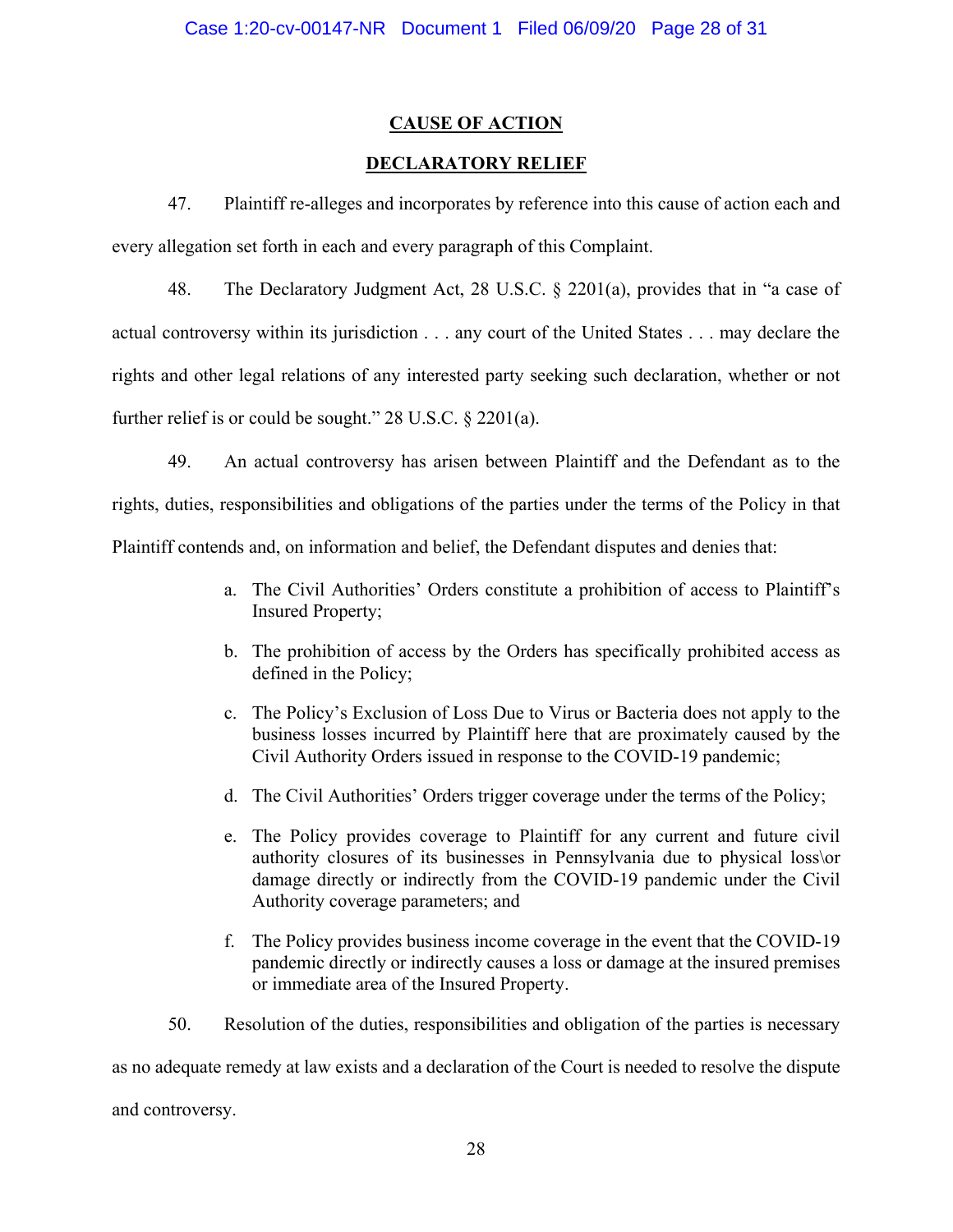#### Case 1:20-cv-00147-NR Document 1 Filed 06/09/20 Page 29 of 31

51. Plaintiff seeks a Declaratory Judgment to determine whether the Orders constitute a prohibition of access to Plaintiff's Insured Property as Civil Authority as defined in the Policy

52. Plaintiff further seeks a Declaratory Judgment to affirm that the Civil Authority Orders trigger coverage.

53. Plaintiff further seeks a Declaratory Judgment to affirm that Defendant's Policies provide coverage to Plaintiff and the Class for any current and future business personal property losses, loss of business income, and extended special business income losses as a result of Civil Authority orders affecting the operation of their automobile dealership business property due to physical loss or damage caused by the COVID-19 pandemic.

#### **PRAYER FOR RELIEF**

WHEREFORE, Plaintiff herein prays as follows:

- a. For a declaration that the Civil Authorities Orders constitute an insured impairment on the operation of Plaintiff's Insured business Property.
- b. To certify the proposed Class under Rule 23(b)(2).
- c. To direct notice to the Class under Rules 23.
- d. For a declaration that the Civil Authorities' Orders constitute the type of restriction on business operations that is defined in the Policy.
- e. For a declaration that the Civil Authorities' Orders trigger coverage under the Policy.
- f. For a declaration that the Policy provides coverage to Plaintiff for any current, future and continued Civil Authority closures of its businesses due to physical loss or damage directly or indirectly from the COVID-19 pandemic under the Policy's Civil Authority coverage parameters.
- g. For a declaration that the Policy provides business income coverage in the event that COVID-19 has directly or indirectly caused a loss or damage at the Plaintiff's Insured Property or the immediate area of the Plaintiff's Insured Property.
- h. For such other relief as the Court may deem proper.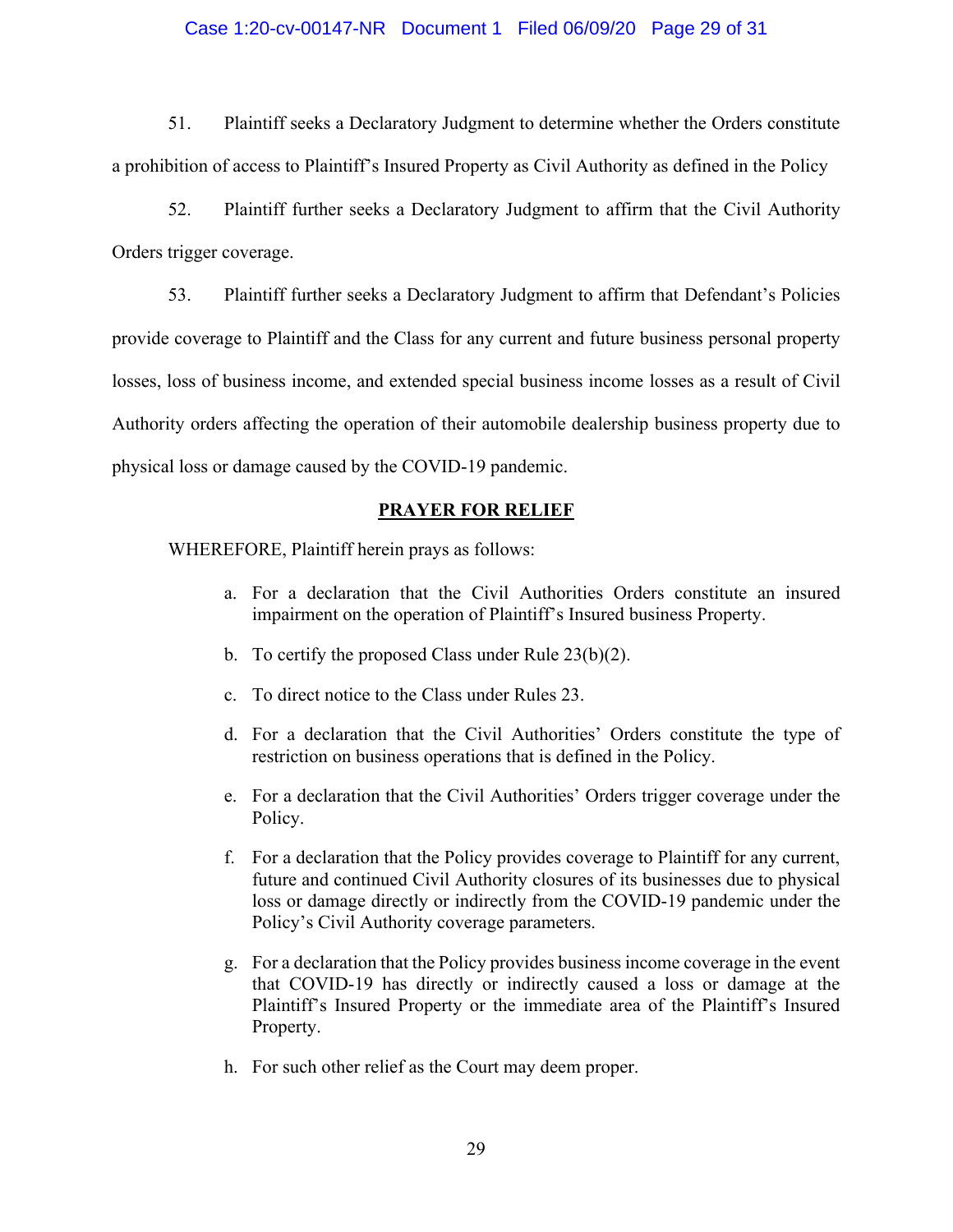#### **TRIAL BY JURY IS DEMANDED**

Plaintiff hereby demands trial by jury.

Dated: June 9, 2020 Respectfully submitted,

#### */s/ Daniel C. Levin*

Arnold Levin, Esq. Laurence Berman, Esq. Frederick Longer, Esq. Daniel Levin, Esq. **LEVIN SEDRAN & BERMAN LLP** 510 Walnut Street, Suite 500 Philadelphia, PA 19106-3697 Telephone: (215) 592-1500 Facsimile: (215) 592-4663 [alevin@lfsblaw.com](mailto:alevin@lfsblaw.com) [flonger@lfsblaw.com](mailto:flonger@lfsblaw.com) [dlevin@lfsblaw.com](mailto:dlevin@lfsblaw.com)

Richard M. Golomb, Esq. Kenneth J. Grunfeld, Esq. **GOLOMB & HONIK, P.C.** 1835 Market Street, Suite 2900 Philadelphia, PA 19103 Telephone: (215) 985-9177 Facsimile: (215) 985-4169 [rgolomb@golombhonik.com](mailto:rgolomb@golombhonik.com) [kgrunfeld@golombhonik.com](mailto:kgrunfeld@golombhonik.com)

Aaron Rihn, Esq. **ROBERT PEIRCE & ASSOCIATES** 707 Grant Street, Suite 125

Pittsburgh, PA 15219 Telephone: (412) 281-7229 Facsimile: (412) 281-4229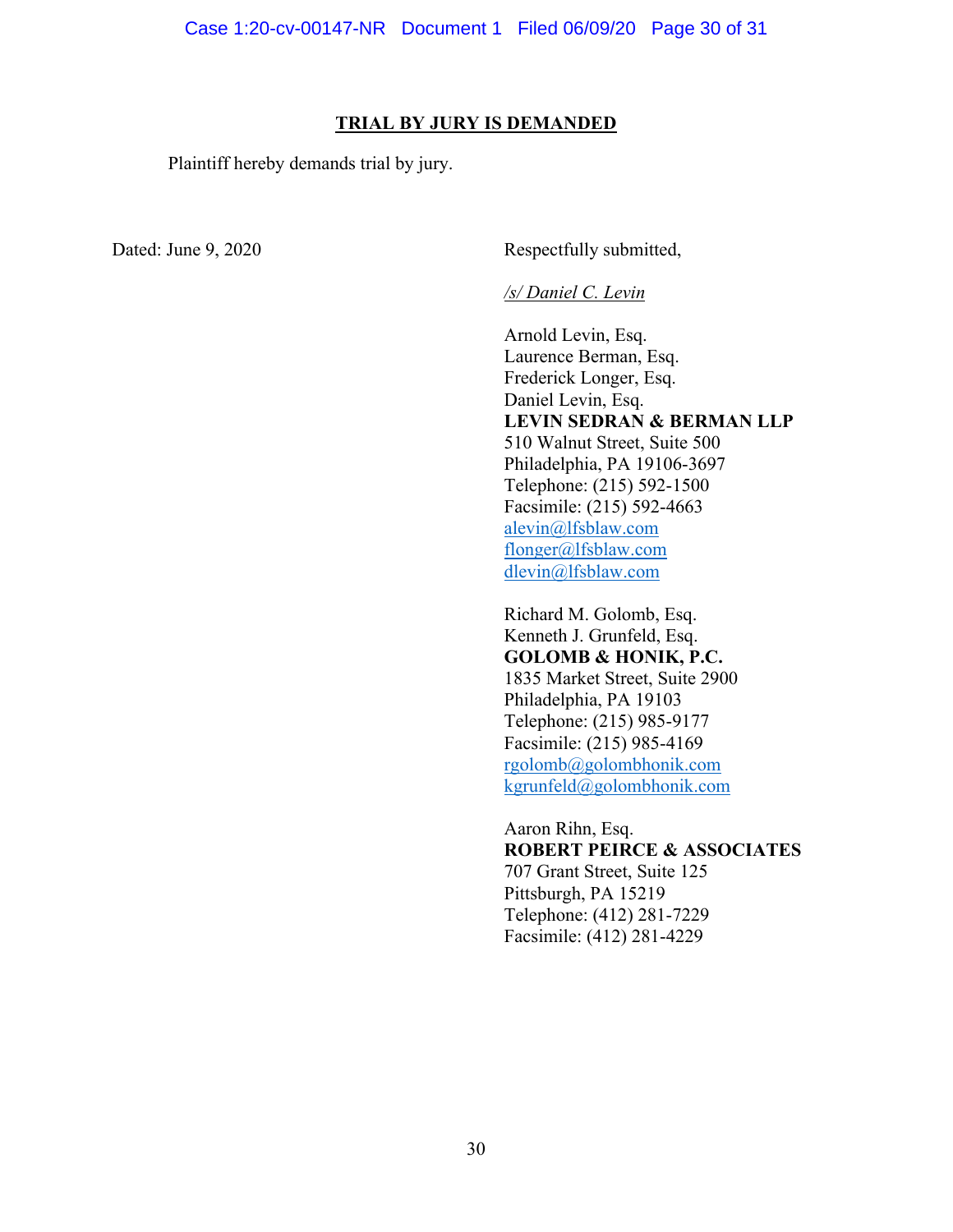W. Daniel "Dee" Miles, III Rachel N. Boyd Paul W. Evans **BEASLEY, ALLEN, CROW, METHVIN, PORTIS & MILES, P.C.** P.O. Box 4160 Montgomery, AL 36103 Telephone: (334) 269-2343 Facsimile: (334) 954-7555

*Counsel for Plaintiff and the Class*